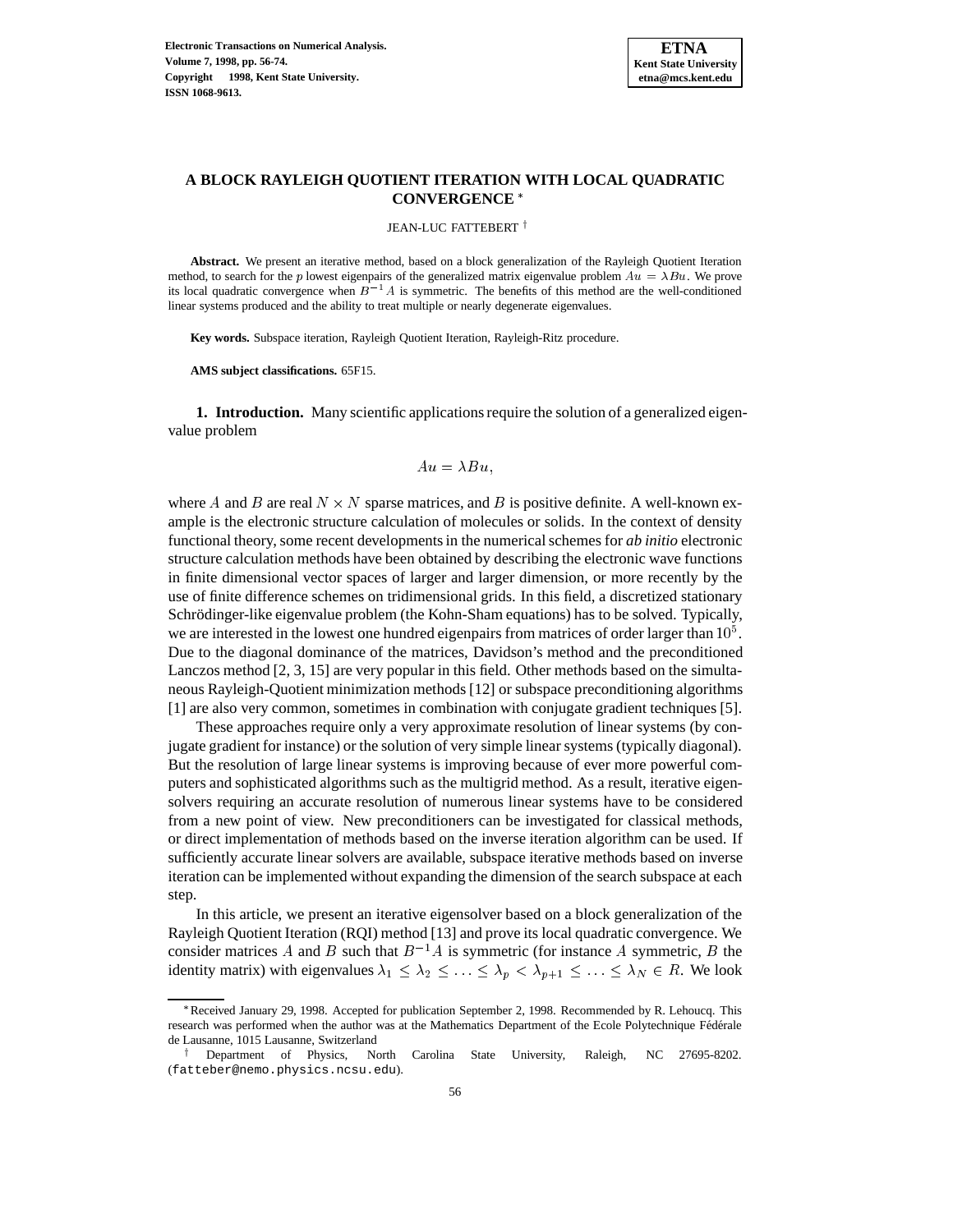for the subspace

$$
\mathcal{E}_0 = \sum_{j=1}^p \text{Ker}(B^{-1}A \Leftrightarrow \lambda_j I),
$$

that is, the subspace spanned by the eigenvectors associated to the lowest eigenvalues of  $B^{-1}A$ . To prove the local convergence of the algorithm, the main assumptions will be on the starting trial subspace.

The algorithm concerned here is described in Section 2 and a small numerical example is provided to illustrate its convergence rate. In Section 3, technical results are derived concerning the subspaces spanned by the Ritz elements obtained by the Rayleigh-Ritz procedure. These results will be used in Section 4 where a precise description of the algorithm and a proof of its local quadratic convergence are presented. Concluding remarks are presented in Section 5. Some technical lemmas and proofs are given in the Appendix. A variant of the method was first applied to the electronic structure calculations in [7]. More details on its application in this field can be found in [6, 8].

*Notations and general assumptions.* Throughout this paper we consider the space  $R^N$ with the usual scalar product  $(x, y) = \sum_{i=1}^{N} x_i y_i$  and the induced norm  $||x|| = (x, x)^{1/2}$ ,  $x, y \in R^N$ . To the set  $\mathcal{M}_N$  of the real matrices  $N \times N$  we associate the spectral norm

$$
||M|| = \max_{x \in R^N, ||x|| = 1} ||Mx||
$$

for  $M \in \mathcal{M}_N$ . We denote by I the identity matrix.

 $M \in \mathcal{M}_N$ . We denote by *I* the identity matrix.<br>The orthogonal complement of a subspace  $V \subset R^N$  is denoted by  $V^{\perp}$ . If  $V =$ for  $M \in \mathcal{M}_N$ . We denote by *I* the identity matrix.<br>The orthogonal complement of a subspace  $V \subset R^N$  is denoted by  $V^{\perp}$ . If  $V =$ <br>Span $\{v_1, \ldots, v_m\}$ , we denote  $MV =$  Span $\{Mv_1, \ldots, Mv_m\}$  for  $M \in \mathcal{M}_N$ .

Let  $z \in R^N$ , V and W be two subspaces of  $R^N$ . According to Kato [10], we define the distance from  $z$  to  $V$  by

(1.1) 
$$
\delta(z, V) = \min_{v \in V} ||z \Leftrightarrow v||,
$$

and the distance from  $V$  to  $W$  by

(1.2) 
$$
\delta(\mathcal{V}, \mathcal{W}) = \max_{v \in \mathcal{V}, ||v|| = 1} \delta(v, \mathcal{W}).
$$

For an interval Z of R and a matrix  $M \in \mathcal{M}_N$ , symmetric, with eigenvalues  $\lambda_1 \leq \lambda_2 \leq$  $\ldots \leq \lambda_N$ , we define the subspace of  $R^N$ 

(1.3) 
$$
\mathcal{E}_M(\mathcal{I}) = \sum_{\lambda_i \in \mathcal{I}} \text{Ker}(M \Leftrightarrow \lambda_i I).
$$

#### **2. The Block Rayleigh Quotient Iteration method.**

**2.1. The algorithm.** The algorithm we address here contains two main parts. In the first part, for a given subspace whose dimension is the number of searched eigenpairs, we compute approximate eigenvectors applying the Rayleigh-Ritz procedure (Step 2 of Algorithm 2.1). In the second part, this subspace is updated by computing corrections for each of these trial eigenvectors using a generalization of the RQI method (Steps 3-5 of Algorithm 2.1). A general outline of the Block Rayleigh Quotient Iteration method (BRQI) algorithm is as follows: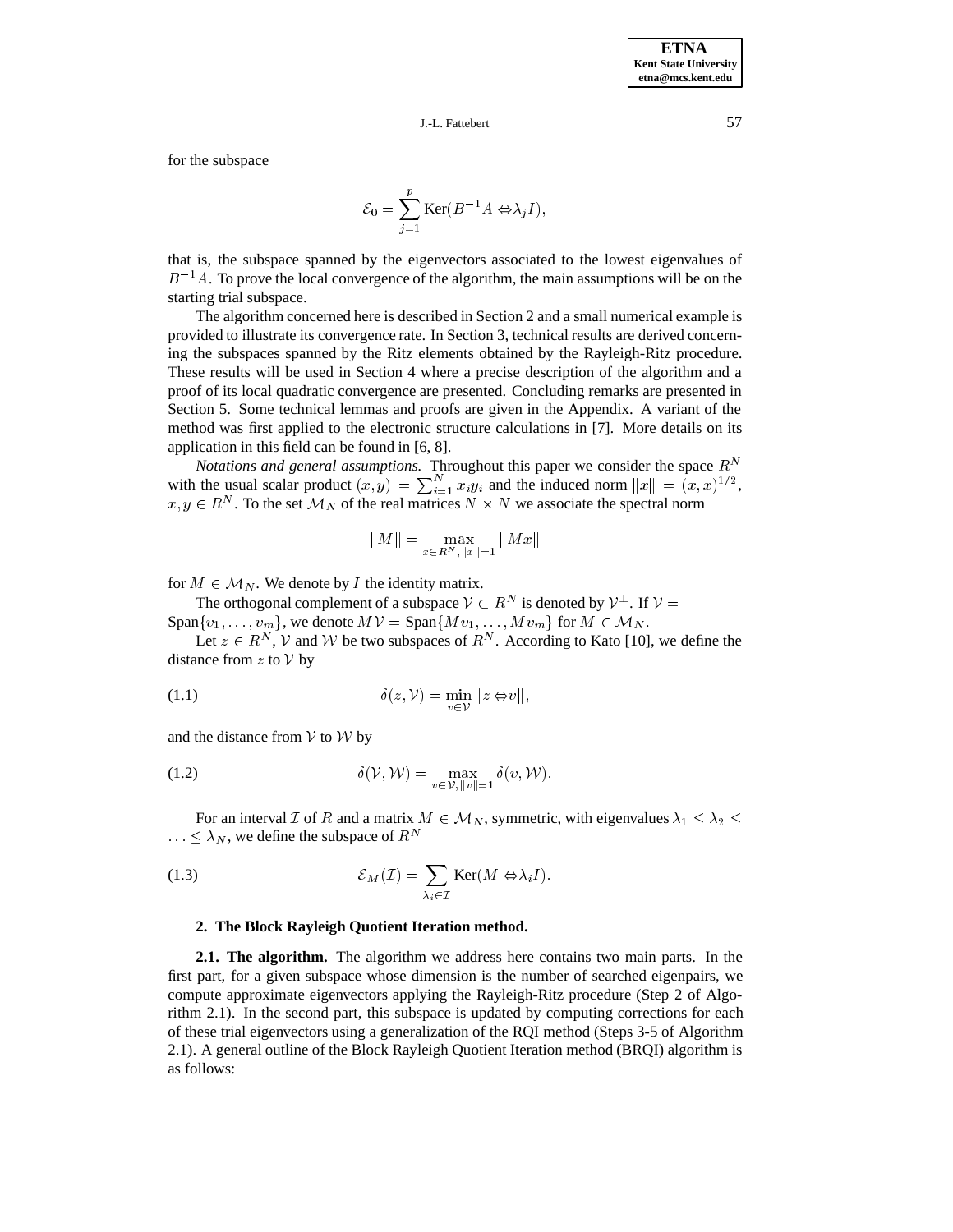ALGORITHM 2.1. *BRQI*

1. Let the tolerance  $\epsilon$  and an initial  $N \times p$  matrix  $W^0 = (w_1^0, \ldots, w_n^0)$  be given. Let  $k = 0$ .

2. Let X be a real  $p \times p$  matrix and  $U^k = (u_1^k, \ldots, u_p^k) = W^k X$ , be such that  $U^k$  <sup>T</sup> $U^k$  = I and  $U^k$ <sup>T</sup> $B^{-1}AU^k$  =  $\Lambda$  where  $\Lambda$  is a real diagonal  $p \times p$  matrix whose *diagonal elements are ordered by*  $(\Lambda_{11} \leq ... \leq \Lambda_{pp})$ . Check for convergence by testing the *condition*  $||AU^{k} \Leftrightarrow BU^{k} \Lambda || < \epsilon.$ 

$$
||AU^k \Leftrightarrow BU^k \Lambda || < \epsilon.
$$

3. *For*  $j = 1, \ldots, p$ , let  $m_j$  *and*  $n_j$  *be given integers such that*  $0 \leq m_j < j$  *and*  $0 \leq n_j \leq p \Leftrightarrow j$ . Define the subspace

$$
U_j^k=(u_{j-m_j}^k,\ldots,u_{j+n_j}^k)
$$

(of dimension  $1 + m_j + n_j \geq 1$ ) and let  $Q_j^k$  be the orthogonal projector onto the subspace  $\left(BU_j^k\right)^{\perp}$ .

4. *For*  $j = 1, \ldots, p$ , *compute the correction*  $z_j$  *such that* 

$$
(2.1) \tQj(A \Leftrightarrow \LambdajjB)(ujk + zj) = 0
$$

and  $z_j^T B U_j^k = 0$ .

5. *Set*  $W^{k+1} = (u_1 + z_1, \ldots, u_p + z_p)$ *. Increment k by* 1 *and go to step* 2*)*. At Step 3, the parameters  $m_j$  and  $n_j$  are integers chosen such that  $Q_j^k(A \Leftrightarrow \Lambda_{jj}B)$   $(BU_j^k)^\perp$ 

is well-conditioned. For instance, select

$$
m_j = \max_{\{i \mid \Lambda_{ij} - \Lambda_{ii} \le \alpha\}} j \Leftrightarrow i, \qquad n_j = \max_{\{i \mid \Lambda_{ii} - \Lambda_{jj} \le \alpha\}} i \Leftrightarrow j
$$

for a given real constant  $\alpha > 0$ . It is easy to see that, in the case  $B = Identity$ , this would ensure that  $\sum_{i=1}^{k} (A \Leftrightarrow \Lambda_{ij})x \parallel \geq \min(\alpha, \lambda_{p+1} \Leftrightarrow \lambda_j) \|x\|, \qquad \forall x \in (U_i^k)^\perp.$ 

$$
||Q_i^k(A \Leftrightarrow \Lambda_{jj})x|| \ge \min(\alpha, \lambda_{p+1} \Leftrightarrow \lambda_j)||x||, \qquad \forall x \in (U_j^k)^{\perp}
$$

at convergence of the algorithm. We will be more precise on this point in  $\S 4.1$ .

It is easy to see that in the particular case  $m_j = n_j = 0$ , the vector  $u_j^k + z_j$  (Step 2.1) is equal (in exact arithmetic), once properly normalized, to the vector  $u_i^{k+1}$  updated by a classical RQI iteration [7] (we have in fact  $u_j^{k+1} = \gamma(u_j^k + z_j), \gamma \in R$ ). In this particular case, the equation defining the correction  $z_j$  is the same as the one used in the Jacobi-Davidson method [16]. If  $max(m_j, n_j) > 0$ ,  $z_j$  is restricted to be in a smaller subspace—meaning that we do not to correct  $u_i^k$  in some directions considered before—and the arguments used j to prove the convergence of the Jacobi-Davidson method or classical RQI are no longer valid. Nevertheless, because those directions are included in the subspace  $BU^k$  (provided  $m_i < j$ and  $n_j \leq p \Leftrightarrow j$ ), convergence can still be attained (as it will be shown in Section 4) by the "mixing" of the updated trial eigenvectors in the Rayleigh-Ritz procedure. Moreover, an appropriate choice of the coefficients  $m_j$  and  $n_j$  leads to well-conditioned linear problems at Step 4 of the algorithm, even for multiple or nearly degenerate eigenvalues. A related algorithm can be found in [9] where the purpose is to build a multigrid eigensolver. Also, the method is designed to get well-conditioned linear systems adapted to a multigrid resolution in the inverse iteration steps.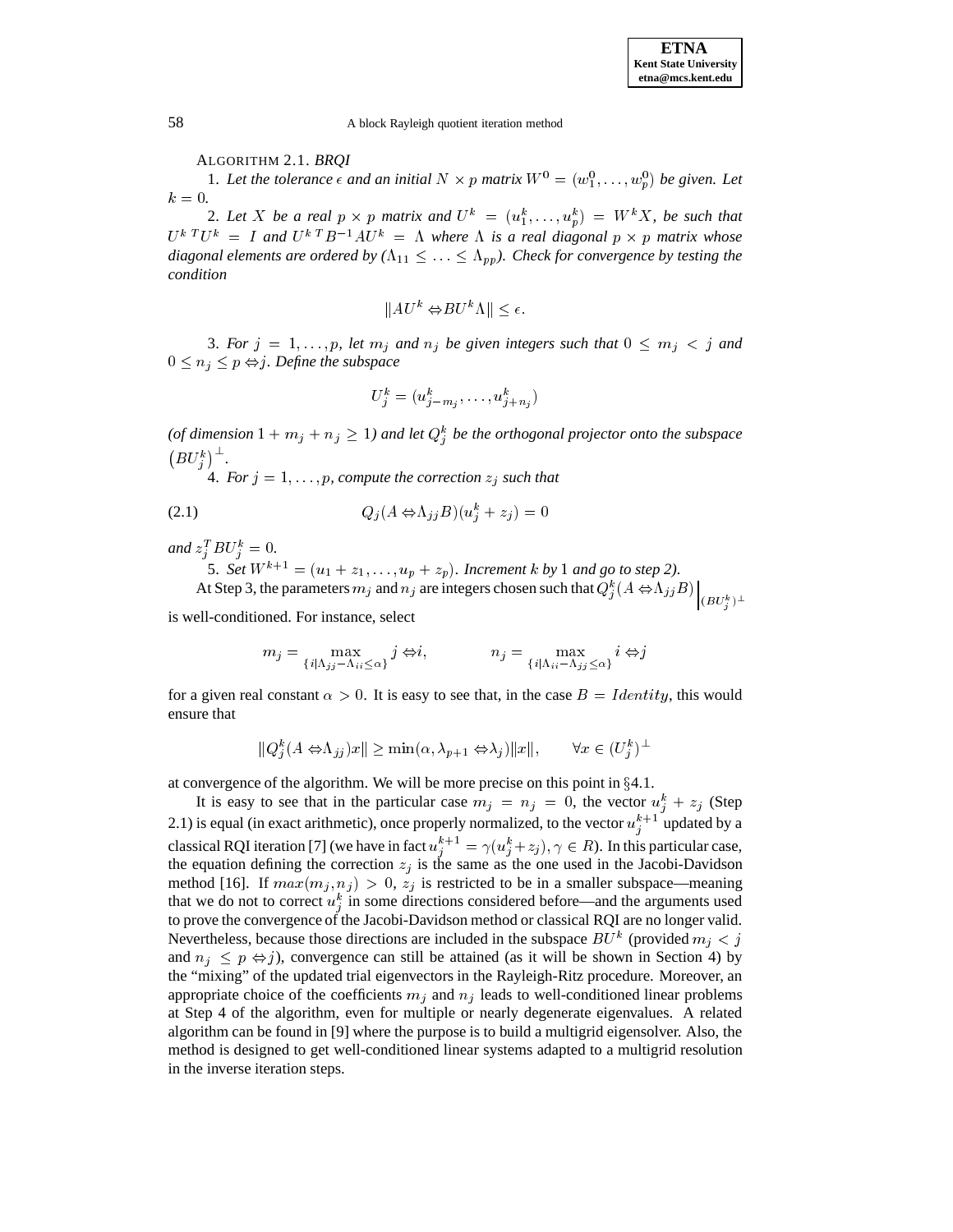## J.-L. Fattebert 59

For small systems, the pseudo-inverse of the matrix  $Q_i(A \Leftrightarrow \Lambda_{ij}B)Q_j$  can be computed and applied to  $\Leftrightarrow Q_i (A \Leftrightarrow \Lambda_{ij} B) u_j^k$  to find  $z_j$  at Step 4. However when A and B are large j sparse matrices, the application of the composed operator  $Q_j (A \Leftrightarrow \Lambda_{jj}B)$  on a vector is not expensive and iterative linear solvers are more appropriate to solve (2.1). In addition to the well conditioned linear systems, the iterative resolution is also made easier by the fact that we just look for a small correction  $z_j$  that we can approximate by zero at the first iteration.

As presented here, the algorithm BRQI require building and diagonalizing the matrix  $W^{k}$   $T B^{-1} A W^{k}$  which is assumed to be symmetric. Nevertheless, in practical applications, the inversion of B can be avoided, replacing Step 2 of Algorithm 2.1 with the resolution of the generalized eigenvalue problem

$$
W^{k T} A W^k X = W^{k T} B W^k X \Lambda
$$

(see  $\S$ 5).

The algorithm BRQI requires a relatively good starting trial subspace (as in the RQI method). If this subspace is not accurate enough, it may converge to another eigenspace corresponding to larger eigenvalues. But BRQI has proved to be efficient for electronic structure calculations. In this case, due to the nonlinearity of the operator, a series of eigenvalue problems has to be solved (one at each step of a fixed point algorithm for an operator that is slightly modified between two steps). Here the solutions of the eigenvalue problem at a given step provide good approximations to start the calculation at the next step.

Compared to the Jacobi-Davidson algorithm [16], where the same kind of projected inverse iteration equations are used, the method described here requires a more precise resolution of better conditioned linear systems, but does not require generating search subspaces of larger dimension than the number of eigenpairs we look for.

#### **2.2. Example.** Let us consider the symmetric eigenvalue problem

$$
Au=\lambda u,
$$

where

$$
A = \left(\begin{array}{ccc} Y_1 & Y_2 & 0 \\ Y_2 & Y_1 & Y_2 \\ 0 & Y_2 & Y_1 \end{array}\right) \in \mathcal{M}_{27}
$$

is defined by

$$
Y_1 = \left(\begin{array}{ccc} X_1 & X_2 & 0 \\ X_2 & X_1 & X_2 \\ 0 & X_2 & X_1 \end{array}\right) \in \mathcal{M}_9, Y_2 = \left(\begin{array}{ccc} X_2 & 0 & 0 \\ 0 & X_2 & 0 \\ 0 & 0 & X_2 \end{array}\right) \in \mathcal{M}_9
$$

and

$$
X_1 = \left(\begin{array}{ccc} 6 & \Leftrightarrow & 0 \\ \Leftrightarrow & 6 & \Leftrightarrow & 0 \\ 0 & \Leftrightarrow & 6 \end{array}\right), \ X_2 = \left(\begin{array}{ccc} \Leftrightarrow & 0 & 0 \\ 0 & \Leftrightarrow & 0 \\ 0 & 0 & \Leftrightarrow & 0 \end{array}\right).
$$

(The matrix A is obtained for a finite difference discretization of the Laplacian with Dirichlet boundary conditions in 3D.) The first eigenvalues of A are  $\lambda_1 = 6 \Leftrightarrow 3\sqrt{2}$ ,  $\lambda_2 = \lambda_3 = \lambda_4 =$  $6 \Leftrightarrow 2\sqrt{2}$ ,  $\lambda_5 = \lambda_6 = \lambda_7 = \lambda_8 = \lambda_9 = \lambda_{10} = 6 \Leftrightarrow \sqrt{2}$ . We apply the algorithm BRQI (with  $B = I$ ) to find the four smallest eigenvalues of A. At Step 3 of the algorithm BRQI, we use a subspace  $U_i^k$  of dimension 1 for  $j = 1$  (containing the vector of index 1 only) and 3 for <u>je za obrazu u predstavanju u predstavanju u predstavanju u predstavanju u predstavanju u predstavanju u preds</u>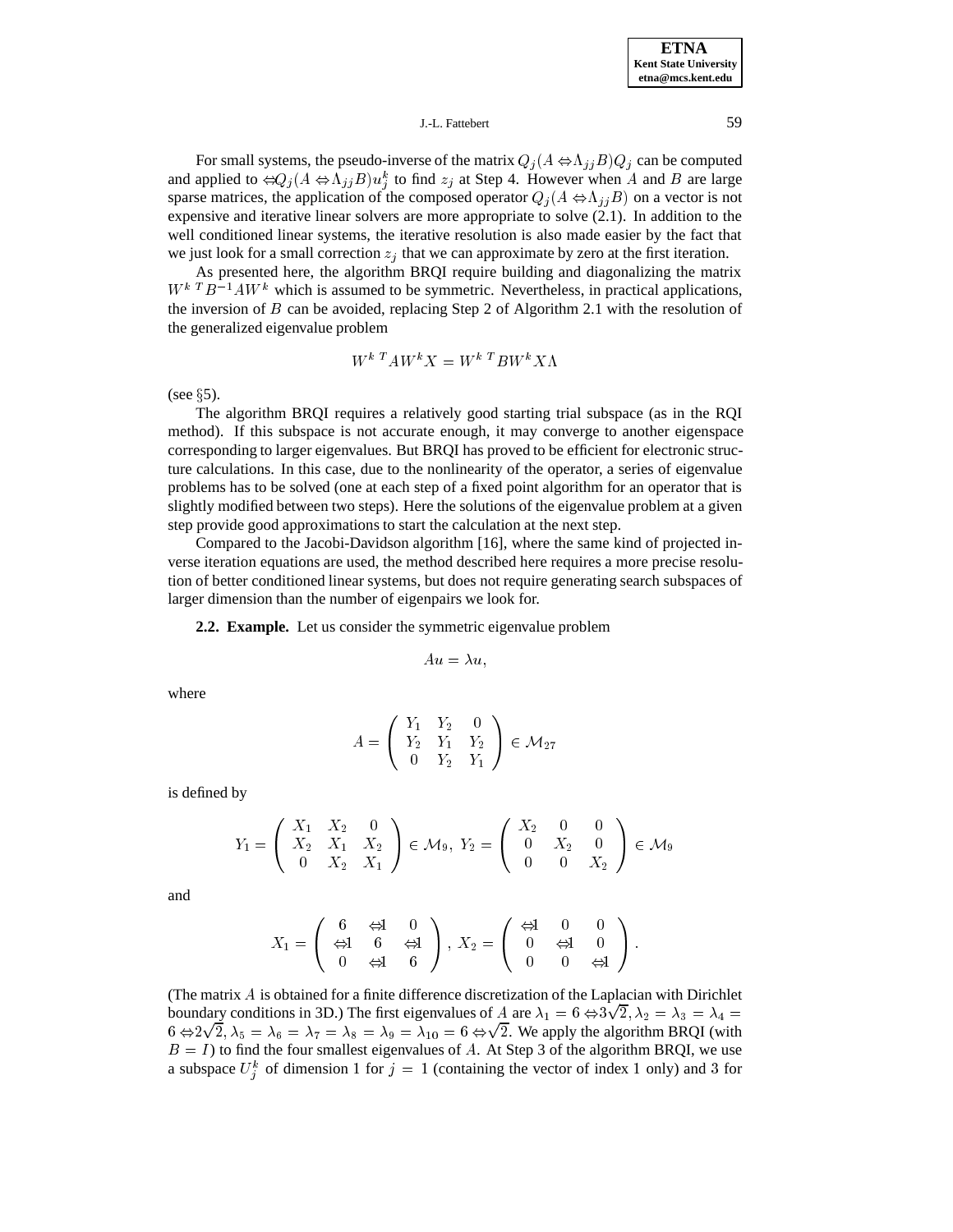$j = 2, 3, 4$  (containing the vectors of indices 2, 3, 4). The trial eigenvectors at Step  $k = 0$  are chosen to be the exact ones plus a random error of small amplitude. The numerical results in Figure 2.1 show the distance from the trial subspace to the exact one (as defined in (1.2)), and the errors on the eigenvalues as a function of the number of iterations. The method's quadratic convergence rate can be observed— note that the errors on the eigenvalues are already within the 15 decimals working precision after the third step.



FIG. 2.1. *Distance between the trial subspace and the exact one and errors on the eigenvalues as a function of the iteration number for the example of* §2.2.

**3. Some properties of the Ritz elements.** In this section, we review the Rayleigh-Ritz algorithm. Then we derive some results on the eigenvectors approximations obtained by this procedure, and on the invariant subspaces approximations spanned by these vectors. These results will be useful in Section 4. will be useful in Section 4.<br>
S  $\in \mathcal{M}_N$  be a symmetric matrix,

Let:

- 
- $\lambda_1 \leq \lambda_2 \leq \ldots \leq \lambda_p < \lambda_{p+1} \leq \ldots \leq \lambda_N \in R$  be the eigenvalues of S,<br>
  $\mathcal{E}_0 = \sum_{i=1}^p \text{Ker}(S \Leftrightarrow \lambda_i I),$
- 
- $\Pi$ , be the orthogonal projector onto  $\mathcal{E}_0$ ,
- $W \subset R^N$  be a subspace of dimension p, approximation of  $\mathcal{E}_0$ , given by  $W =$ Span $\{w_1, \ldots, w_p\}$ , where the vectors  $w_j$ ,  $j = 1, \ldots, p$  are orthonormalized, <br>  $P$  be the orthogonal projector onto  $W$ ,<br> $\overline{W} = (w_1, \ldots, w_p) \in M_{N \times p}$ .
- $P$  be the orthogonal projector onto  $W$ ,
- $W = (w_1, \ldots, w_p) \in \mathcal{M}_{N \times p}$ .

**3.1. Rayleigh-Ritz procedure.** We define the Rayleigh-Ritz procedure (see [13] for example) by the following algorithm:

ALGORITHM 3.1 (Rayleigh-Ritz).

(i) *Compute the*  $p \times p$  symmetric matrix  $H = W^T S W$ .

(ii) Compute the p orthonormalized eigenvectors  $g_j \in \mathbb{R}^p$  and the p eigenvalues  $\theta_j \in$ *R*, solutions of  $Hg_j = g_j \theta_j$ ,  $j = 1, \ldots, p$ .

(iii) *Compute the* p *Ritz vectors*  $y_j = Wg_j$ ,  $j = 1 \ldots, p$ .

REMARK 3.1. *The Ritz elements*  $(\theta_j, y_j), j = 1, \ldots, p$ , constructed in Algorithm 3.1, are independent of the chosen orthonormalized basis  $\{w_j\}_{j=1}^p$  of W. The vectors  $y_j$  are *orthonormalized and give a basis for* <sup>W</sup>*. Moreover, they satisfy the property*

$$
(3.1) \tP(S \Leftrightarrow \theta_j)y_j = 0, \quad j = 1, \dots, p.
$$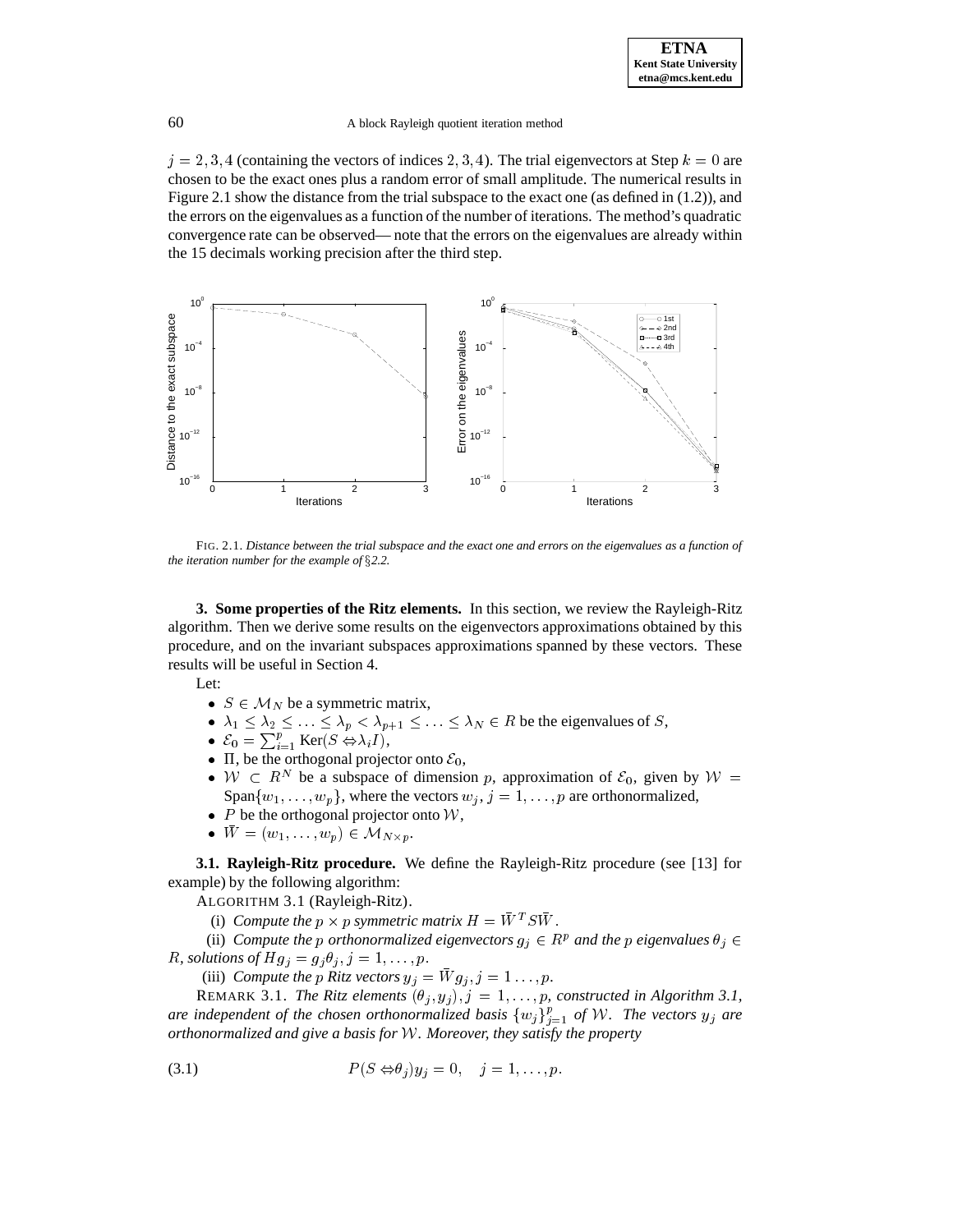Using this remark with Lemmas A.1 and A.2, we easily prove the following result: LEMMA 3.2. *Let*  $r_j = (S \Leftrightarrow \theta_j) y_j$  *for*  $j = 1, ..., p$ . Then, we have<br>  $||r_j|| \le 4\delta(\mathcal{E}_0, \mathcal{W}) ||S|| ||y_j||.$ 

$$
||r_j|| \le 4\delta(\mathcal{E}_0, \mathcal{W}) ||S|| ||y_j||
$$

With respect to the Ritz values, we have the following lemma (see [13]): LEMMA 3.3. *There exists an injective application*

$$
\beta:\{1,\ldots,p\}\to\{1,\ldots,N\}
$$

*such that*

$$
(3.2) \t\t |\t|\theta_j \Leftrightarrow \lambda_{\beta(j)} \leq ||(I \Leftrightarrow P)SP||, \quad j = 1, \ldots, p.
$$

Moreover, the right hand-side of (3.2) satisfies the following lemma: LEMMA 3.4.  $||(I \Leftrightarrow P)SP|| < 4\sqrt{p}\delta(\mathcal{E}_0, \mathcal{W})||S||.$ 

$$
||(I \Leftrightarrow P)SP|| \le 4\sqrt{p}\delta(\mathcal{E}_0, \mathcal{W})||S||.
$$

*Proof*. We have

$$
||(I \Leftrightarrow P)SP|| = \sup_{v \in R^N, ||v||=1} ||(I \Leftrightarrow P)SPv||
$$
  

$$
= \sup_{\eta \in R^p, ||\eta||=1} ||(I \Leftrightarrow P)S \sum_{j=1}^p \eta_j y_j||
$$
  

$$
\leq \sup_{\eta \in R^p, ||\eta||=1} \sum_{j=1}^p |\eta_j| ||(I \Leftrightarrow P)Sy_j||,
$$

where 
$$
\eta_j
$$
 denotes the component *j* of  $\eta$ . By property (3.1), we obtain  
\n
$$
\|(I \Leftrightarrow P)SP\| \le \sup_{\eta \in R^p, \|\eta\| = 1} \sum_{j=1}^p |\eta_j| \|Sy_j \Leftrightarrow \theta_j y_j\|.
$$

Applying Lemma 3.2 gives

(3.3) 
$$
\| (I \Leftrightarrow P)SP \| \leq \left( \sup_{\eta \in R^p, \|\eta\| = 1} \sum_{j=1}^p |\eta_j| \right) 4\delta(\mathcal{E}_0, \mathcal{W}) \|S\|.
$$

Using the Cauchy-Schwarz inequality, we also have

(3.4) 
$$
\sum_{j=1}^{p} |\eta_j| \leq \sqrt{p} \left( \sum_{j=1}^{p} \eta_j^2 \right)^{1/2} = \sqrt{p}.
$$

The desired result follows by (3.3) and (3.4).  $\square$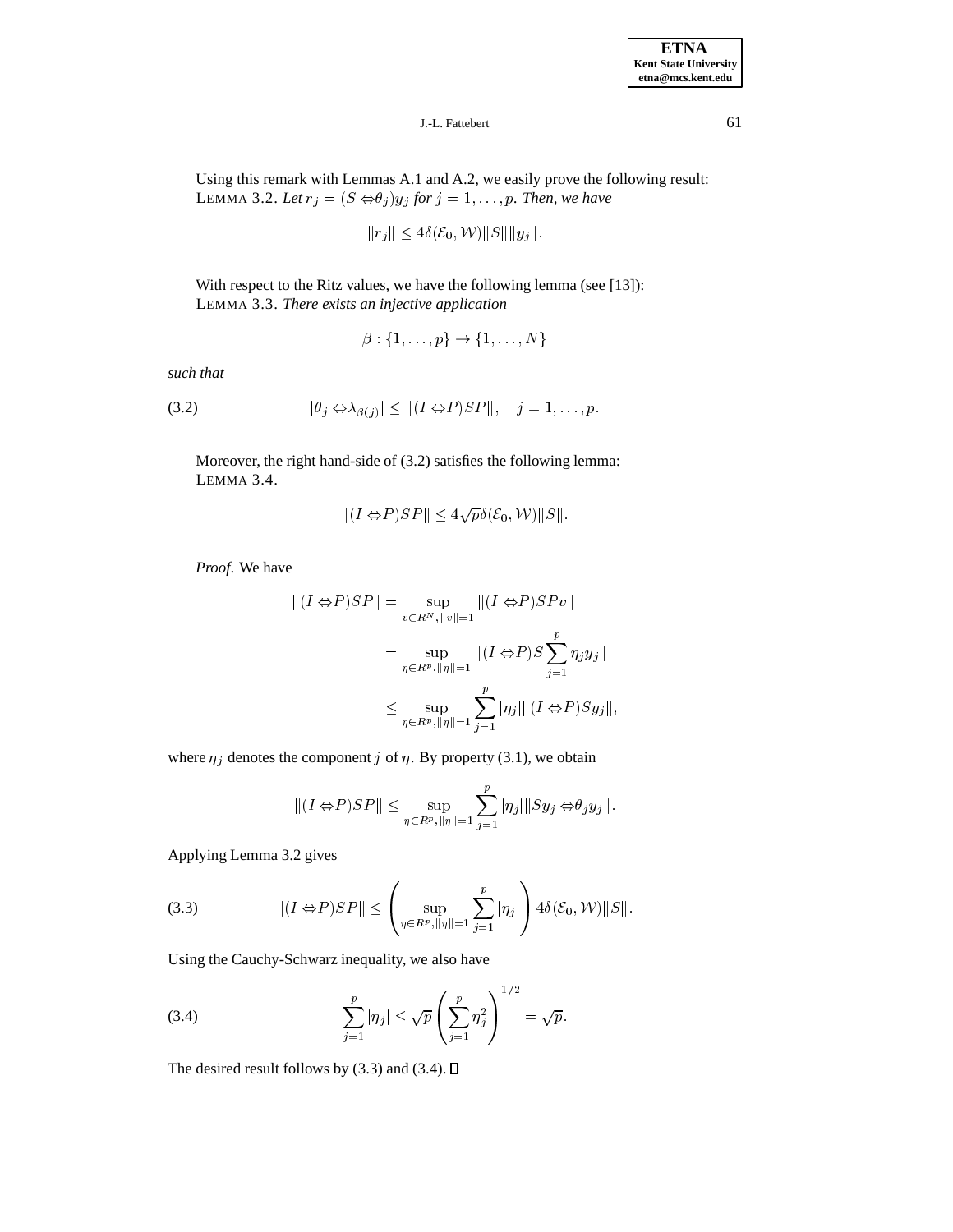The next results will require  $\delta(\mathcal{E}_0, \mathcal{W})$  to be small enough. In the following we will assume that:

ASSUMPTION 3.5.

$$
\delta(\mathcal{E}_0, \mathcal{W}) < \frac{\lambda_{p+1} \Leftrightarrow \lambda_p}{8\sqrt{p}||S||}.
$$

PROPOSITION 3.6. *If Assumption 3.5 holds, then*

$$
\lambda_j \le \theta_j \le \lambda_j + 4\sqrt{p}\delta(\mathcal{E}_0, \mathcal{W})||S||.
$$

*Proof*. The first inequality follows by the Courant-Fischer Theorem. To prove the second one, we use Lemma 3.3 applied to

$$
\mathcal{W}(t) = \text{Span}\{w_1(t), \ldots, w_p(t)\},
$$

where  $w_j(t) = \Pi w_j + t(I \Leftrightarrow \Pi)w_j$ ,  $j = 1, \ldots, p, 0 \le t \le 1$ .

Suppose  $W(t) = (w_1(t),...,w_p(t)) \in \mathcal{M}_{N \times p}$ ,  $H(t) = W(t)^T SW(t)$ , and  $\theta_1(t) \leq$  $\theta_2(t) \leq \ldots \leq \theta_p(t)$ , be the eigenvalues of  $H(t)$ . Let

$$
\nu = 4\sqrt{p}\delta(\mathcal{E}_0, \mathcal{W})||S||.
$$

Lemma A.7 gives  $\delta(W(t), \mathcal{E}_0) \leq \delta(W, \mathcal{E}_0)$ ,  $0 \leq t \leq 1$ . From Lemmas 3.3 and 3.4, it follows that there exists p distinct indices j' such that<br>  $(3.5)$   $|\theta_i(t) \Leftrightarrow \lambda_{i'}| \le \nu, \quad j = 1, ..., p, \quad 0 \le t \le 1.$ 

$$
(3.5) \t\t |\theta_j(t) \Leftrightarrow \lambda_{j'}| \leq \nu, \quad j = 1, \dots, p, \quad 0 \leq t \leq 1.
$$

By Assumption 3.5, we have  $\lambda_p + \nu < \lambda_{p+1} \Leftrightarrow \nu$ . From (3.5) we thus obtain

(3.6) 
$$
\theta_j(t) \notin (\lambda_p + \nu, \lambda_{p+1} \Leftrightarrow \nu), \quad j = 1, \ldots, p, \qquad 0 \le t \le 1.
$$

For  $t = 0$ , we are allowed to choose  $j' = j$  (because  $W(0) = \mathcal{E}_0$ ). By the continuity of  $\theta_j(t)$ as a function of  $t$ , (3.6) gives, using a proof by contradiction,

$$
\theta_j(t) \leq \lambda_p + \nu, \quad j = 1, \ldots, p, \qquad 0 \leq t \leq 1.
$$

For  $0 \leq t \leq 1$ , the p indices j' have to be chosen in  $\{1,\ldots,p\}$ . Using again a proof by contradiction, we clearly see that we can choose  $j' = j$  and we thus have

$$
\theta_j \Leftrightarrow \lambda_j \le \nu
$$

in  $t=1$ .  $\Box$ 

**3.2. Distances between invariant subspaces.** Let  $0 < \delta < \lambda_{p+1} \Leftrightarrow \lambda_p$  be a given real constant. For  $j = 1, \ldots, p$ , using (1.3), we define the subspace

$$
(3.7) \t\t\t\t\mathcal{E}_j = \mathcal{E}_S([\lambda_j \Leftrightarrow \delta, \lambda_j + \delta]).
$$

Clearly, we have  $\mathcal{E}_j \subset \mathcal{E}_0$ . Let  $\Pi_j$  denote the orthogonal projector onto  $\mathcal{E}_j$  and let  $\sigma(S)$  be the spectrum of S. Let  $\Delta > 0$  be such that, for  $j = 1, ..., p$ ,<br>
(3.8)  $(\lambda_j \Leftrightarrow \delta \Leftrightarrow \Delta, \lambda_j \Leftrightarrow \delta) \cap \sigma(S) = \emptyset$ ,

$$
(3.8) \qquad \qquad (\lambda_j \Leftrightarrow \delta \Leftrightarrow \triangle, \lambda_j \Leftrightarrow \delta) \cap \sigma(S) = \emptyset
$$

(3.9)  $(\lambda_i + \delta, \lambda_j + \delta + \Delta) \cap \sigma(S) = \emptyset.$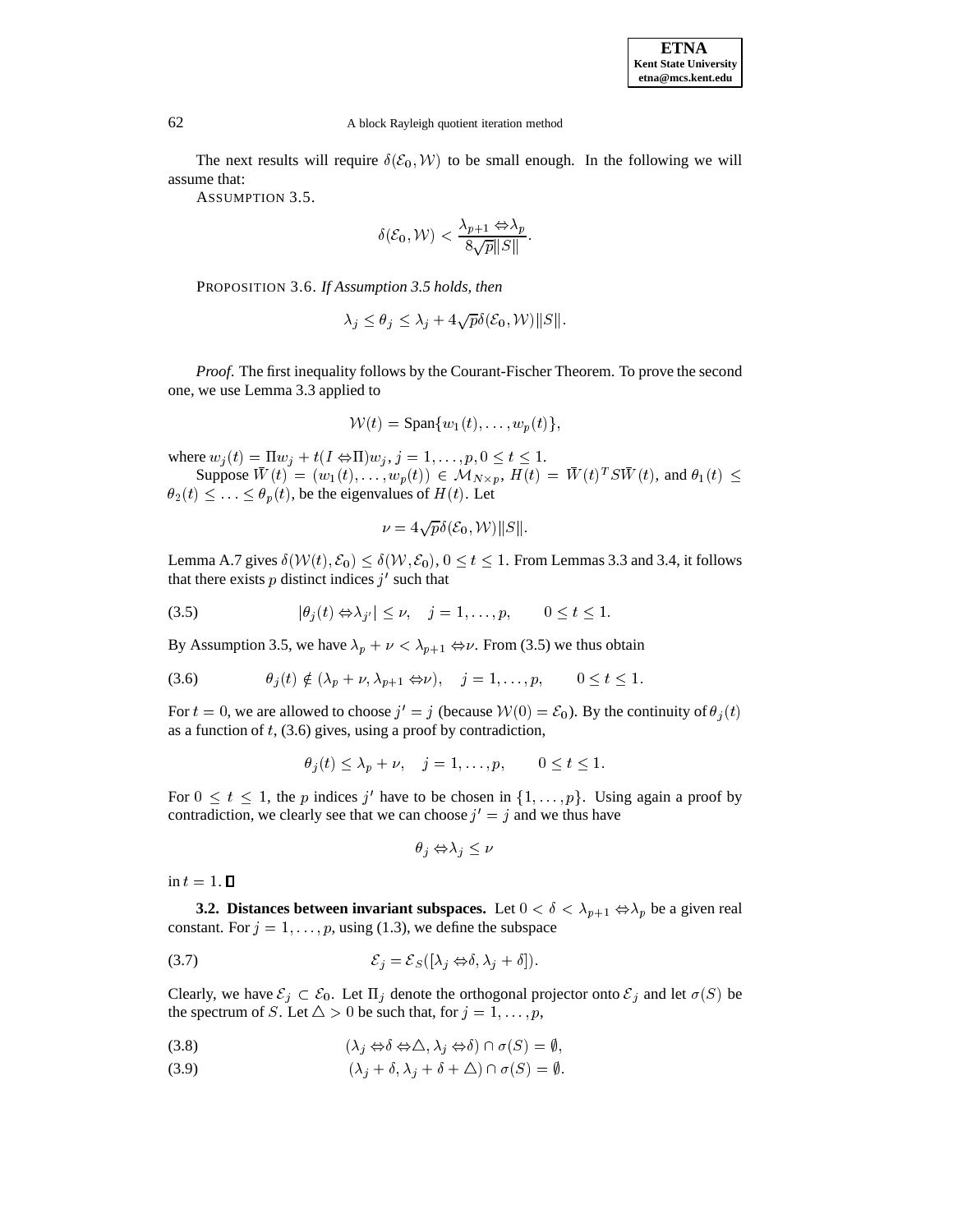J.-L. Fattebert 63

Let

$$
\tilde{\delta} = \delta + \frac{\Delta}{2}
$$

and define

(3.11) 
$$
\mathcal{W}_j = \mathcal{E}_{PS} \big|_{\mathcal{W}} \left( [\theta_j \Leftrightarrow \tilde{\delta}, \theta_j + \tilde{\delta}] \right).
$$

Let  $P_i$  denote the orthogonal projector onto  $W_i$ .

To present the main results of this section, let us first make the following sufficient assumption:

ASSUMPTION 3.7.

$$
\delta(\mathcal{E}_0, \mathcal{W}) \leq \frac{\triangle}{16\sqrt{p}||S||}.
$$

REMARK 3.2. *Equation (3.9) for*  $j = p$  *implies in particular that*  $\Delta < \lambda_{p+1} \Leftrightarrow \lambda_p$ . *It follows that if the assumption above is true, Assumption 3.5 will also be true.*

PROPOSITION 3.8. *If Assumption 3.7 is true, we have:*

$$
dim(\mathcal{W}_j) = dim(\mathcal{E}_j), \quad j = 1, \dots, p.
$$

The proof of this proposition, relating the dimensions of the exact and approximate invariant subspaces,  $\mathcal{E}_j$  and  $\mathcal{W}_j$ , is given in Appendix B.1.

In [14], an upper bound is given for the angle  $\phi(\tilde{u}, u)$  between an eigenvector u of the matrix S, associated with a simple eigenvalue  $\lambda$ , and its approximation  $\tilde{u}$ . We have the following inequality:

$$
\sin \phi(\tilde{u}, u) \le \frac{\| (S \Leftrightarrow \tilde{\lambda})\tilde{u} \|}{\epsilon \|\tilde{u}\|},
$$

where  $\epsilon$  denotes the distance between  $\tilde{\lambda} = (\tilde{u}, S\tilde{u})/(\tilde{u}, \tilde{u})$  and the remaining part of the spectrum of S, that is,  $\epsilon = \min_i {\{|\lambda_i \Leftrightarrow \lambda |, \lambda_i \neq \lambda\}}$ . This result has been generalized by Knyazev[11] to invariant subspaces of dimension larger than 1. According to [11] (theorem 4.3) and using the notations introduced in this section, we have:

PROPOSITION 3.9. Let *j* be a given integer,  $1 \le j \le p$ . If

(3.12) 
$$
\tilde{d} = \inf_{\tilde{\nu} \in \sigma(RSR_{|_{\text{Im}R}})} |\tilde{\nu} \Leftrightarrow \lambda_j| > \delta, \quad R = P \Leftrightarrow P_j,
$$

*then*

(3.13) 
$$
\| (I \Leftrightarrow P_j) \Pi_j \|^2 \le \left[ 1 + \frac{\| (I \Leftrightarrow P)SP \|^2}{(\tilde{d} \Leftrightarrow \delta)^2} \right] \| (I \Leftrightarrow P) \Pi_j \|^2.
$$

Applying this proposition gives the following theorem: THEOREM 3.10. *If Assumption 3.7 holds, then*

$$
(3.14) \qquad \qquad \delta(\mathcal{E}_j, \mathcal{W}_j) \le 2\delta(\mathcal{E}_j, \mathcal{W}), j = 1, \dots, p.
$$

This is the main result of the section. Theorem 3.10 means that if the trial subspace  $W$ is good enough, the subspaces  $W_j \subset W, j = 1, \ldots, p$ , spanned by the Ritz vectors, will be good approximations of the invariant subspaces  $\mathcal{E}_i$ . Its proof is given in Appendix B.2.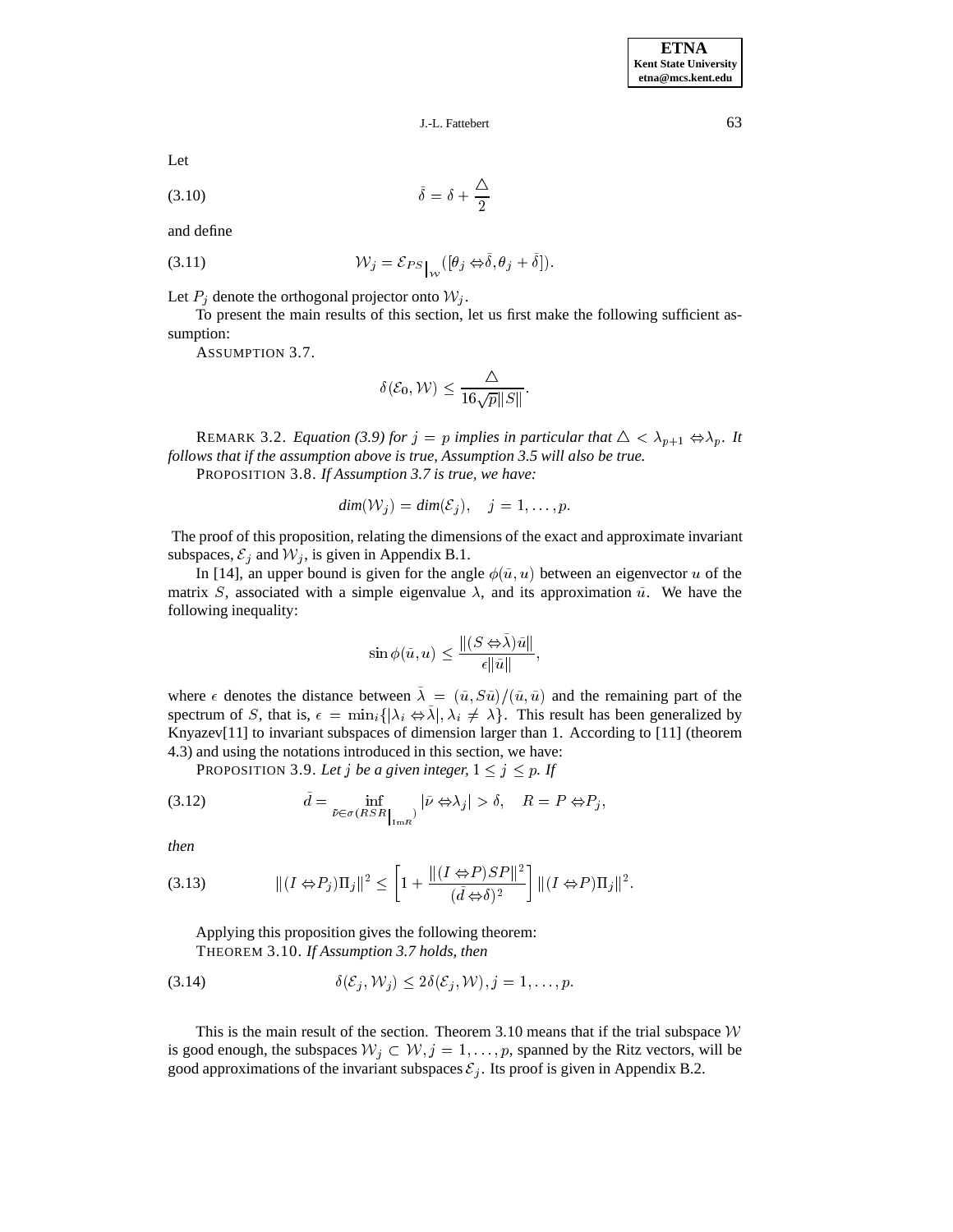**4. Properties of the algorithm.** In this section we present the BRQI algorithm and prove its local quadratic convergence rate. We first show a property of coercivity for the operator which appears in the generalized inverse iteration equations  $(\S 4.1)$ . Then we derive some properties of the eigenvectors' corrections obtained in solving these equations  $(\S 4.2)$ . Finally we detail the algorithm and give a convergence theorem  $(\S 4.3)$ . e properties of the eigenvectors' corrections obtained in solving these equations (§4.2).<br>Ily we detail the algorithm and give a convergence theorem (§4.3).<br>Assume that we have a *p*-dimensional subspace  $W \subset R^N$ , that is

of  $\mathcal{E}_0$ . Let P denote the orthogonal projector onto W.

**4.1. Coercivity of the inverse iteration operator.** Let j be given,  $1 \leq j \leq p, \delta > 0$  be a given real constant and  $\mu_j \in R$ ,  $\lambda_1 \leq \mu_j < \lambda_{p+1}$ . Let:

- $W_j = \mathcal{E}_{PB^{-1}A}$   $([\mu_j \Leftrightarrow \delta, \mu_j + \delta]),$
- $P_j$ , the orthogonal projector onto  $W_j$ ,
- $Q_j$ , the orthogonal projector onto  $(BW_j)^{\perp}$ .

ASSUMPTION 4.1. We assume that there is a constant  $\alpha > 0$  and an invariant subspace •  $Q_j$ , the orthogonal proj<br>ASSUMPTION 4.1. We assue of  $B^{-1}A$ ,  $\mathcal{E}_j \subset \mathcal{E}_0$ , such that: of  $B^{-1}A$ ,  $\mathcal{E}_j \subset \mathcal{E}_0$ , such that:<br>  $(4.1)$   $\mathcal{E}_{B^{-1}A}([\mu_j \Leftrightarrow \alpha, \mu_j + \alpha]) \subset \mathcal{E}_j$ ,

$$
(4.1) \qquad \qquad \mathcal{E}_{B^{-1}A}([\mu_i \Leftrightarrow \alpha, \mu_i + \alpha]) \subset \mathcal{E}_i,
$$

(4.2)  $\lim_{B \to A \setminus \{P_j \} \to \alpha, P_j + \alpha \}} \lim_{\alpha \to 0} (\mathcal{E}_i)$ 

Let

(4.3) 
$$
\gamma = \inf_{\eta \in R} \|I \Leftrightarrow \eta B\|,
$$

(4.4) 
$$
\kappa = \inf_{\eta \in R} ||I \Leftrightarrow \eta B^2||,
$$

and  $\Pi_i$  denote the orthogonal projector onto  $\mathcal{E}_i$ .

REMARK 4.1. If the matrix B is symmetric positive definite, we easily see that  $0 \leq \gamma < 1$ *and*  $0 \leq \kappa \leq 1$ *.*  $0 \leq \kappa < 1$ .<br>We begin with a Lemma that will be useful.<br>LEMMA 4.2. *Let*  $\lambda \in R, c > 0, S \in M_N$  *symmetric,*  $\mathcal{I} \subset R$  *an interval,*  $x \in \mathcal{E}_S(\mathcal{I})$ .

We begin with a Lemma that will be useful.

*Then:* EMMA 4.2. Let  $\lambda \in R, c > 0, S \in M_N$  symmetric,  $\mathcal{I} \subset R$ <br>(i) *If*  $\mathcal{I} \subset [\lambda \Leftrightarrow c, \lambda + c]$ , then  $||(S \Leftrightarrow \lambda I)x|| \le c||x||$ .

(i) *If*  $\mathcal{I} \subset [\lambda \Leftrightarrow c, \lambda + c]$ , then  $||(S \Leftrightarrow \lambda I)x|| \le c||x||$ .<br>(ii) *If*  $\mathcal{I} \cap (\lambda \Leftrightarrow c, \lambda + c) = \emptyset$ , then  $||(S \Leftrightarrow \lambda I)x|| > c||x||$ .

In Step 4 of the algorithm 2.1, we have to solve the linear system

$$
(4.5) \tG_j = Q_j(A \Leftrightarrow \mu_j B) \Big|_{(B\mathcal{W}_j)^\perp}
$$

where  $G_j : (BW_j)^{\perp} \to (BW_j)^{\perp}$ . This operator has the following property:

PROPOSITION 4.3. *If Assumption 4.1 holds, then there exists strictly positive constants and* C, depending only on B,  $\alpha$  and  $\lambda_{p+1} \Leftrightarrow \lambda_1$ , such that if  $\delta(\mathcal{E}_j, \mathcal{W}_j) < \epsilon$ , then  $\|G_j x\| \ge C \|x\|, \forall x \in (BW_j)^\perp$ .

$$
||G_jx|| \ge C||x||, \,\forall x \in (BV_j)^{\perp}
$$

This proposition is easy to prove when  $B$  is the identity matrix. In Appendix B.3, we give the (rather technical) proof in the general case.

**4.2. The generalized inverse iteration.** Let  $(\theta_j, u_j) \in R \times R^N$ ,  $j = 1, \ldots, p$ , denote the Ritz elements for the symmetric matrix  $B^{-1}A$  in the subspace W (see §3.1). As in §3.2, **4.2. The generalized inverse iteration.** Let  $(\theta_j, u_j) \in R \times R^N$ ,  $j = 1$ , the Ritz elements for the symmetric matrix  $B^{-1}A$  in the subspace W (see §3.1 we choose  $\delta$  and  $\Delta \in R$ ,  $0 < \delta < \lambda_{p+1} \Leftrightarrow \lambda_p$ ,  $0 < \Delta < \lambda_{p+1} \Leftright$ we choose  $\delta$  and  $\Delta \in R$ ,  $0 < \delta < \lambda_{p+1} \Leftrightarrow \lambda_p$ ,  $0 < \Delta < \lambda_{p+1} \Leftrightarrow \lambda_p$  such that

(4.6) 
$$
(\lambda_j \Leftrightarrow \delta \Leftrightarrow \triangle, \lambda_j \Leftrightarrow \delta) \cap \sigma(B^{-1}A) = \emptyset,
$$

(4.7)  $(\lambda_j + \delta, \lambda_j + \delta + \Delta) \cap \sigma(B^{-1}A) = \emptyset,$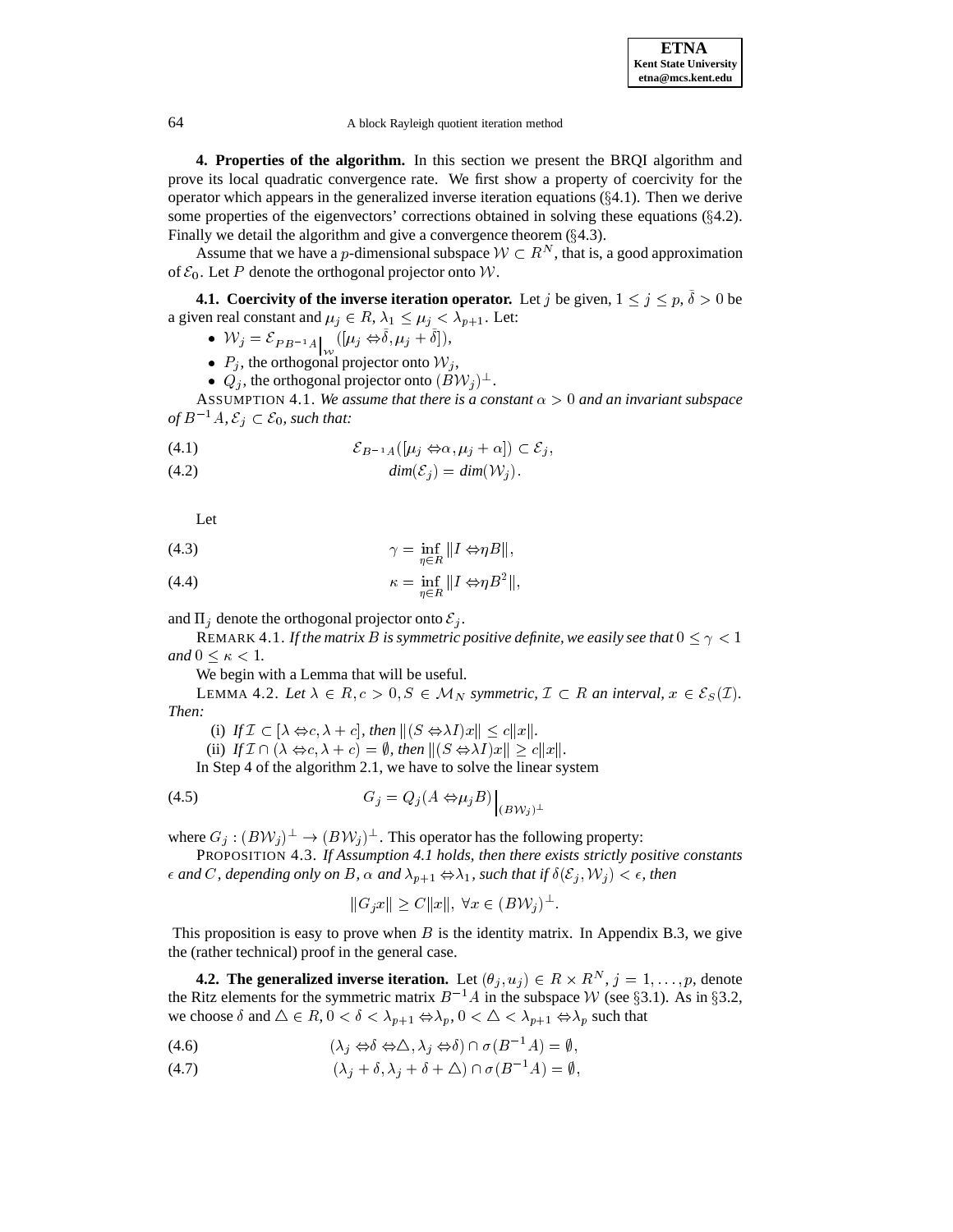for  $j = 1, \ldots, p$ , where  $\sigma(B^{-1}A)$  denotes the spectrum of  $B^{-1}A$ . Moreover, we impose here here  $(4.8)$   $0 < \Delta \le 2\delta$ .

$$
(4.8) \t\t 0 < \Delta < 2\delta
$$

In the following, we define:

(4.9) 
$$
\mathcal{E}_j = \mathcal{E}_{B^{-1}A}([\lambda_j \Leftrightarrow \delta, \lambda_j + \delta]), \quad j = 1, ..., p,
$$

$$
(4.10) \qquad \tilde{\delta} = \delta + \frac{1}{2},
$$

(4.11) 
$$
\mathcal{W}_j = \mathcal{E}_{PB^{-1}A}\Big|_{\mathcal{W}}([\theta_j \Leftrightarrow \tilde{\delta}, \theta_j + \tilde{\delta}]), \quad j = 1, \ldots, p.
$$

Let  $P_j$  denote the orthogonal projector onto  $W_j$ , and  $Q_j$  denote the orthogonal projector onto  $(BW_j)^{\perp}$ .

In order to apply the results of Section 3.2, we will assume that  $\delta(\mathcal{E}_0, \mathcal{W})$  satisfies: ASSUMPTION 4.4.

$$
\delta(\mathcal{E}_0, \mathcal{W}) \leq \frac{\Delta}{16\sqrt{p}||B^{-1}A||}.
$$

Under Assumption 4.4, and using Remark 3.2, Proposition 3.6 gives  
\n
$$
|\theta_j \Leftrightarrow \lambda_j| \le 4\sqrt{p}\delta(\mathcal{E}_0, \mathcal{W}) ||B^{-1}A|| \le \frac{\Delta}{4}, \quad j = 1, \dots, p.
$$

By (4.8), we thus have

$$
|\theta_j \Leftrightarrow \lambda_j| \leq \frac{\delta}{2}, \quad j = 1, \ldots, p,
$$

that implies

that implies  
\n
$$
\mathcal{E}_{B^{-1}A}([\theta_j \Leftrightarrow \delta/2, \theta_j + \delta/2]) \subset \mathcal{E}_{B^{-1}A}([\lambda_j \Leftrightarrow \delta, \lambda_j + \delta]) = \mathcal{E}_j
$$

for  $j = 1, \ldots, p$ .

By (4.12) and Proposition 3.8, Assumption 4.1 holds if  $\mu_j = \theta_j$  and  $\alpha = \delta/2$ . In particular it gives

$$
(4.13) \qquad \qquad \dim(\mathcal{E}_i) = \dim(\mathcal{W}_i).
$$

In this context, using Theorem 3.10 gives

$$
\delta(\mathcal{E}_j, \mathcal{W}_j) \le 2\delta(\mathcal{E}_j, \mathcal{W}) \le 2\delta(\mathcal{E}_0, \mathcal{W}).
$$

We then rewrite Proposition 4.3 as follows.

PROPOSITION 4.5. *Suppose that Assumption 4.4 holds. Then there exist strictly positive constants*  $\epsilon_c$  *and*  $C_c$  *depending only on* B,  $\delta$  *and*  $\lambda_{p+1} \Leftrightarrow \lambda_1$ , *such that, if*  $\delta(\mathcal{E}_0, \mathcal{W}) < \epsilon_c$ ,  $\|\mathcal{Q}_i(A \Leftrightarrow \theta_i B)x\| \ge C_c \|x\|, \forall x \in (B\mathcal{W}_i)^\perp$ .

$$
||Q_j(A \Leftrightarrow \theta_j B)x|| \ge C_c ||x||, \ \forall x \in (BV_j)^{\perp}
$$

This proposition ensures that we can define  $z_j \in (BW_j)^\perp$ ,  $j = 1, \ldots, p$ , as the only solution of the linear problem

$$
(4.14) \tQj(A \Leftrightarrow \theta_j B)(u_j + z_j) = 0,
$$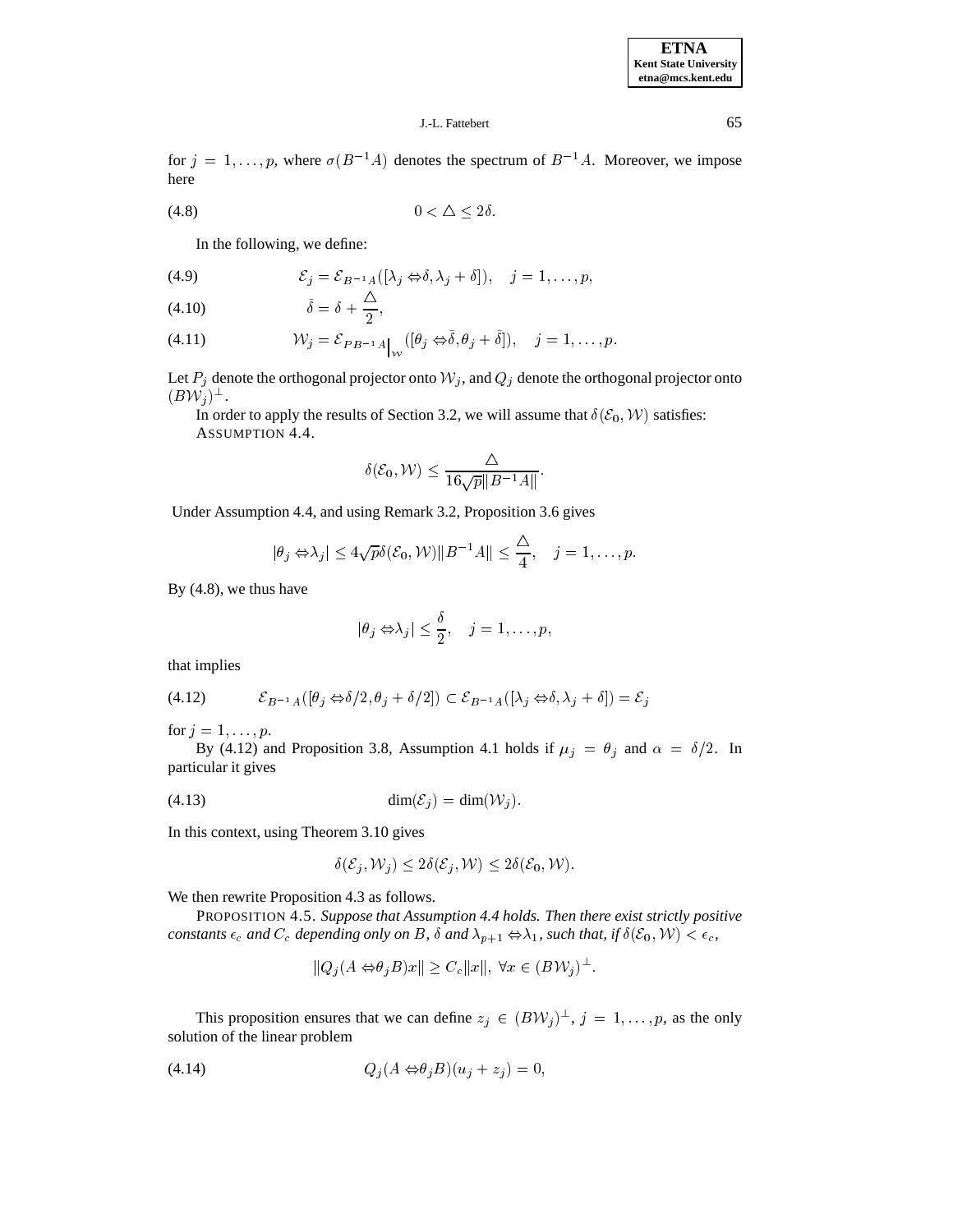provided  $\delta(\mathcal{E}_0, \mathcal{W})$  is sufficiently small. Equation (4.14) is a generalization of a RQI iteration (see §2.1) whose purpose is to improve the approximation  $u_i$  of the j<sup>th</sup> eigenvector by the correction  $z_j$ . The following proposition gives a few properties of  $z_j$  and  $u_j + z_j$ .

PROPOSITION 4.6. Let  $1 \leq j \leq p$ . Suppose that Assumption 4.4 holds and that  $\delta(\mathcal{E}_0, \mathcal{W}) < \epsilon_c$  for the constant  $\epsilon_c$  of Proposition 4.5. Then, for  $z_j$  solution of (4.14),<br>
(4.15)  $\|z_j\| \leq 2\tau C_c^{-1} \beta \delta(\mathcal{E}_0, \mathcal{W}),$ 

(4.15) 
$$
||z_j|| \leq 2\tau C_c^{-1} \beta \delta(\mathcal{E}_0, \mathcal{W}),
$$
  
(4.16) 
$$
||(I \Leftrightarrow \Pi_j)(u_j + z_j)|| < \sigma (\delta(\mathcal{E}_0, \mathcal{W}))^2,
$$

$$
||(I \Leftrightarrow \Pi_j)(u_j + z_j)|| \le \sigma \left(\delta(\mathcal{E}_0, \mathcal{W})\right)^2,
$$

*where*

$$
(4.17) \t\t \tau = 2||B||||B^{-1}A||,
$$

(4.18) 
$$
\beta = ||B^{-1}|| ||B|| + 1,
$$

(4.19) 
$$
\sigma = \frac{4\tau ||B^{-1}||}{\delta} \left(1 + C_c^{-1}\beta\tau\right),
$$

and  $C_c$  *is the same constant as in Proposition 4.5.* 

This theorem is a key element in proving the local quadratic convergence of the algorithm BRQI. It shows that the updated approximations  $u_j + z_j$ ,  $j = 1, \ldots, p$  have only a second order component orthogonal to  $\mathcal{E}_0$ , after having been corrected by a first order component  $z_j$ .

*Proof.* In this proof, we will regularly use Lemma A.1 and the fact that  $||u_j|| = 1$ .

We decompose  $u_j = \prod_j u_j + (I \Leftrightarrow \prod_j)u_j$ . Then

(4.20) 
$$
\|Q_j(A \Leftrightarrow \theta_j B)u_j\| \le \|Q_j(A \Leftrightarrow \theta_j B)\Pi_j u_j\| + \|Q_j(A \Leftrightarrow \theta_j B)(I \Leftrightarrow \Pi_j)u_j\|.
$$

Note that 
$$
(A \Leftrightarrow \theta_j B) \Pi_j u_j \in B\mathcal{E}_j
$$
, and so we obtain by Lemma A.5,  
\n(4.21) 
$$
\|Q_j(A \Leftrightarrow \theta_j B) \Pi_j u_j\| \leq (\|A\| + |\theta_j| \|B\|) \delta(B\mathcal{E}_j, B\mathcal{W}_j)
$$
\n
$$
\leq (\|A\| + |\theta_j| \|B\|) \|B^{-1}\| \|B\| \delta(\mathcal{E}_j, \mathcal{W}_j).
$$

On the other hand, because

cause  

$$
||(I \Leftrightarrow \Pi_j)u_j|| = ||(I \Leftrightarrow \Pi_j)P_ju_j|| \le \delta(\mathcal{W}_j, \mathcal{E}_j),
$$

it follows by Lemma A.2 and (4.13) that  
\n(4.22) 
$$
||Q_j(A \Leftrightarrow \theta_j B)(I \Leftrightarrow \Pi_j)u_j|| \leq (||A|| + |\theta_j|| ||B||) \delta(\mathcal{W}_j, \mathcal{E}_j)
$$
\n
$$
= (||A|| + |\theta_j|| ||B||) \delta(\mathcal{E}_j, \mathcal{W}_j).
$$

By (4.20)–(4.22), we have

By (4.20)–(4.22), we have  
\n
$$
\|Q_j(A \Leftrightarrow \theta_j B)u_j\| \leq (||A|| + |\theta_j|||B||) (||B^{-1}|| ||B|| + 1) \delta(\mathcal{E}_j, \mathcal{W}_j)
$$
\n
$$
\leq 2||B||||B^{-1}A|| (||B^{-1}||||B|| + 1) \delta(\mathcal{E}_j, \mathcal{W}_j).
$$

Applying Theorem 3.10 gives  
\n
$$
||Q_j(A \Leftrightarrow \theta_j B)u_j|| \le 4||B||||B^{-1}A|| (||B^{-1}||||B|| + 1) \delta(\mathcal{E}_j, \mathcal{W})
$$
\n
$$
\le 4||B||||B^{-1}A|| (||B^{-1}||||B|| + 1) \delta(\mathcal{E}_0, \mathcal{W}).
$$

Since  $z_i$  is solution of the equation

$$
Q_j(A \Leftrightarrow \theta_j B) z_j = \Leftrightarrow Q_j(A \Leftrightarrow \theta_j B) u_j,
$$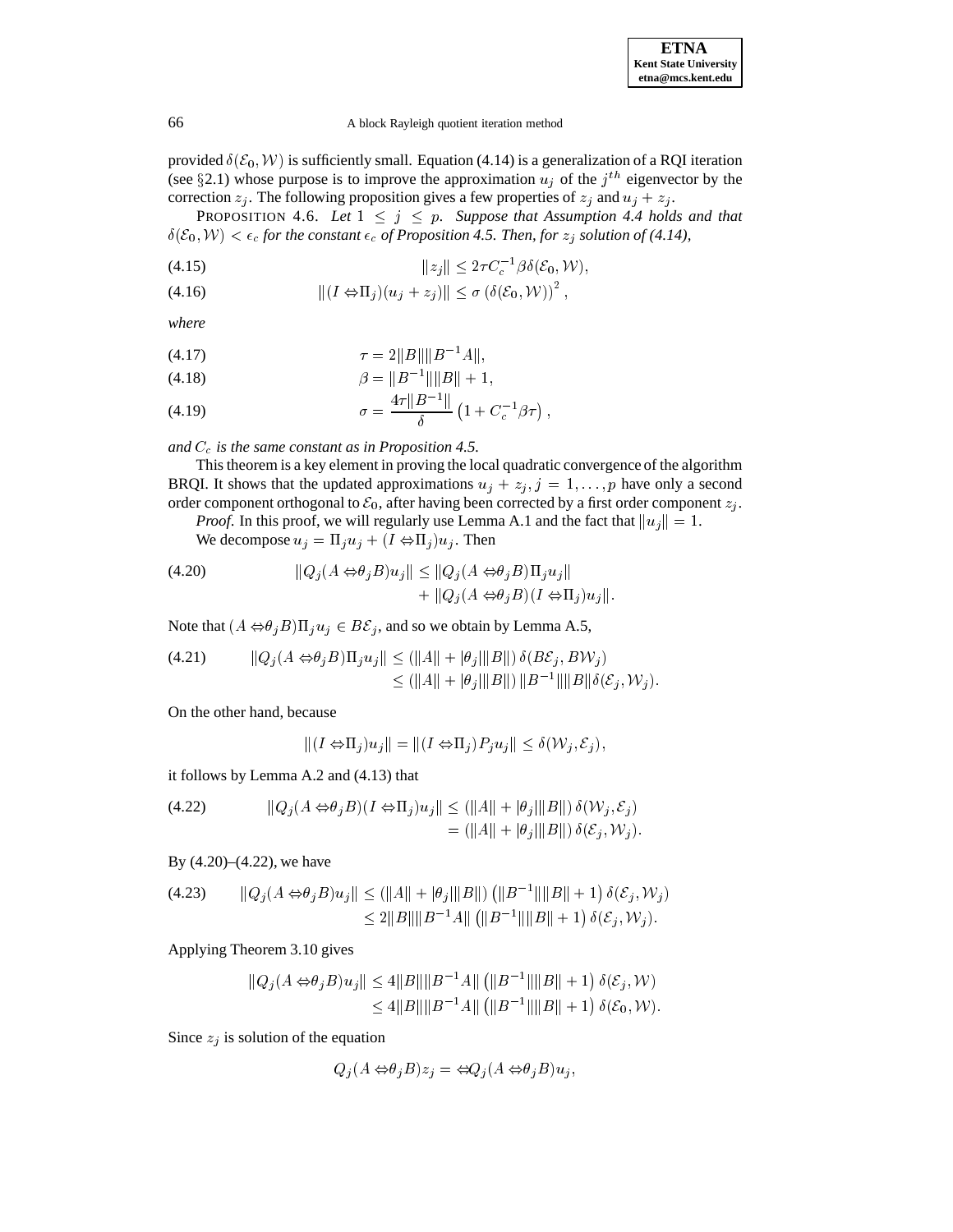we obtain the inequality (4.15) by using Proposition 4.5.

To prove the second inequality, we first define  $(B^{-1}A \Leftrightarrow \theta_j)_{*}$  as the restriction of the operator  $(B^{-1}A \Leftrightarrow \theta_j)$  to  $\mathcal{E}_j^{\perp}$ , invariant subspace of  $B^{-1}A$ . There exists an inverse of  $(B^{-1}A \Leftrightarrow \theta_j)_*$ , denoted  $(B^{-1}A \Leftrightarrow \theta_j)^{-1}$ , whose norm is bounded by  $2/\delta$  (see Eq. (4.12) and Lemma 4.2). Using the fact that  $z_j$  is solution of (4.14), we obtain

$$
(I \Leftrightarrow \Pi_j)(u_j + z_j)
$$
  
=  $(B^{-1}A \Leftrightarrow \theta_j)_*^{-1} (B^{-1}A \Leftrightarrow \theta_j)_* (I \Leftrightarrow \Pi_j)(u_j + z_j)$   
=  $(B^{-1}A \Leftrightarrow \theta_j)_*^{-1} (I \Leftrightarrow \Pi_j) (B^{-1}A \Leftrightarrow \theta_j) (u_j + z_j)$   
=  $(B^{-1}A \Leftrightarrow \theta_j)_*^{-1} (I \Leftrightarrow \Pi_j) B^{-1} (Q_j + (I \Leftrightarrow Q_j)) (A \Leftrightarrow \theta_j B) (u_j + z_j)$   
=  $(B^{-1}A \Leftrightarrow \theta_j)_*^{-1} (I \Leftrightarrow \Pi_j) B^{-1} (I \Leftrightarrow Q_j) (A \Leftrightarrow \theta_j B) (u_j + z_j).$ 

Consequently

$$
\| (I \Leftrightarrow \Pi_j)(u_j + z_j) \|
$$
\n
$$
(4.24) \qquad = \| (B^{-1}A \Leftrightarrow \theta_j)_*^{-1} (I \Leftrightarrow \Pi_j) B^{-1} (I \Leftrightarrow Q_j) (A \Leftrightarrow \theta_j B) (u_j + z_j) \|
$$
\n
$$
\leq \frac{2}{\delta} \| (I \Leftrightarrow \Pi_j) B^{-1} (I \Leftrightarrow Q_j) \| ( \| (A \Leftrightarrow \theta_j B) u_j \| + \| (A \Leftrightarrow \theta_j B) z_j \| ).
$$
\nFrom the definition of  $(I \Leftrightarrow Q_j), B^{-1} (I \Leftrightarrow Q_j) x \in \mathcal{W}_j \quad \forall x \in R^N$ , it follows that\n
$$
(4.25) \qquad \| (I \Leftrightarrow \Pi_j) B^{-1} (I \Leftrightarrow Q_j) \| \leq \delta(\mathcal{W}_j, \mathcal{E}_j) \| B^{-1} \| = \delta(\mathcal{E}_j, \mathcal{W}_j) \| B^{-1} \|.
$$

$$
(4.25) \qquad \|(I \Leftrightarrow \Pi_j)B^{-1}(I \Leftrightarrow Q_j)\| \le \delta(\mathcal{W}_j, \mathcal{E}_j) \|B^{-1}\| = \delta(\mathcal{E}_j, \mathcal{W}_j) \|B^{-1}\|.
$$

Moreover, given the Ritz pair  $(\theta_j, u_j)$ , Lemma 3.2 implies

(4.26)  

$$
\| (A \Leftrightarrow \theta_j B) u_j \| \le \|B\| \| (B^{-1}A \Leftrightarrow \theta_j) u_j \|
$$

$$
\le \|B\| 4\delta(\mathcal{E}_0, \mathcal{W}) \| B^{-1}A \|
$$

$$
= 2\tau \delta(\mathcal{E}_0, \mathcal{W}).
$$

Using (4.15), we also have

Using (4.15), we also have  
\n
$$
|| (A \Leftrightarrow \theta_j B) z_j || \leq (2||B|| ||B^{-1}A||) ||z_j|| \leq 2C_c^{-1} \beta \tau^2 \delta(\mathcal{E}_0, \mathcal{W}).
$$

Now it follows by  $(4.24)$ – $(4.27)$ , and Theorem 3.10, that inequality  $(4.16)$  holds.  $\Box$ 

PROPOSITION 4.7. Supposing that Assumption 4.4 holds and that  $\delta(\mathcal{E}_0, \mathcal{W}) < \epsilon_c$  for the *constant*  $\epsilon_c$  given in Proposition 4.5, let

$$
\mathcal{W}^{new} = \text{Span}\{u_1 + z_1, \dots, u_p + z_p\}
$$

*for*  $z_j$  *solution of Equation* (4.14),  $j = 1, \ldots, p$ *. Then there exist constants*  $\epsilon_q > 0$  *and*  $\chi < 1$ *, independent of W, such that if*  $\delta(\mathcal{E}_0, \mathcal{W}) < \epsilon_q$ *, then* 

$$
(4.28) \t\t dim(\mathcal{W}^{new}) = dim(\mathcal{W}),
$$

$$
\delta(\mathcal{E}_0, \mathcal{W}^{new}) \le \varrho \left(\delta(\mathcal{E}_0, \mathcal{W})\right)^2,
$$

(4.30)  $\delta(\mathcal{E}_0, \mathcal{W}^{new}) \leq \chi \delta(\mathcal{E}_0, \mathcal{W}),$ 

where  $\rho = 2\sqrt{p}\sigma$ , for  $\sigma$  defined by (4.19).

The proof of this proposition, based on Proposition 4.6, is given in Appendix B.4.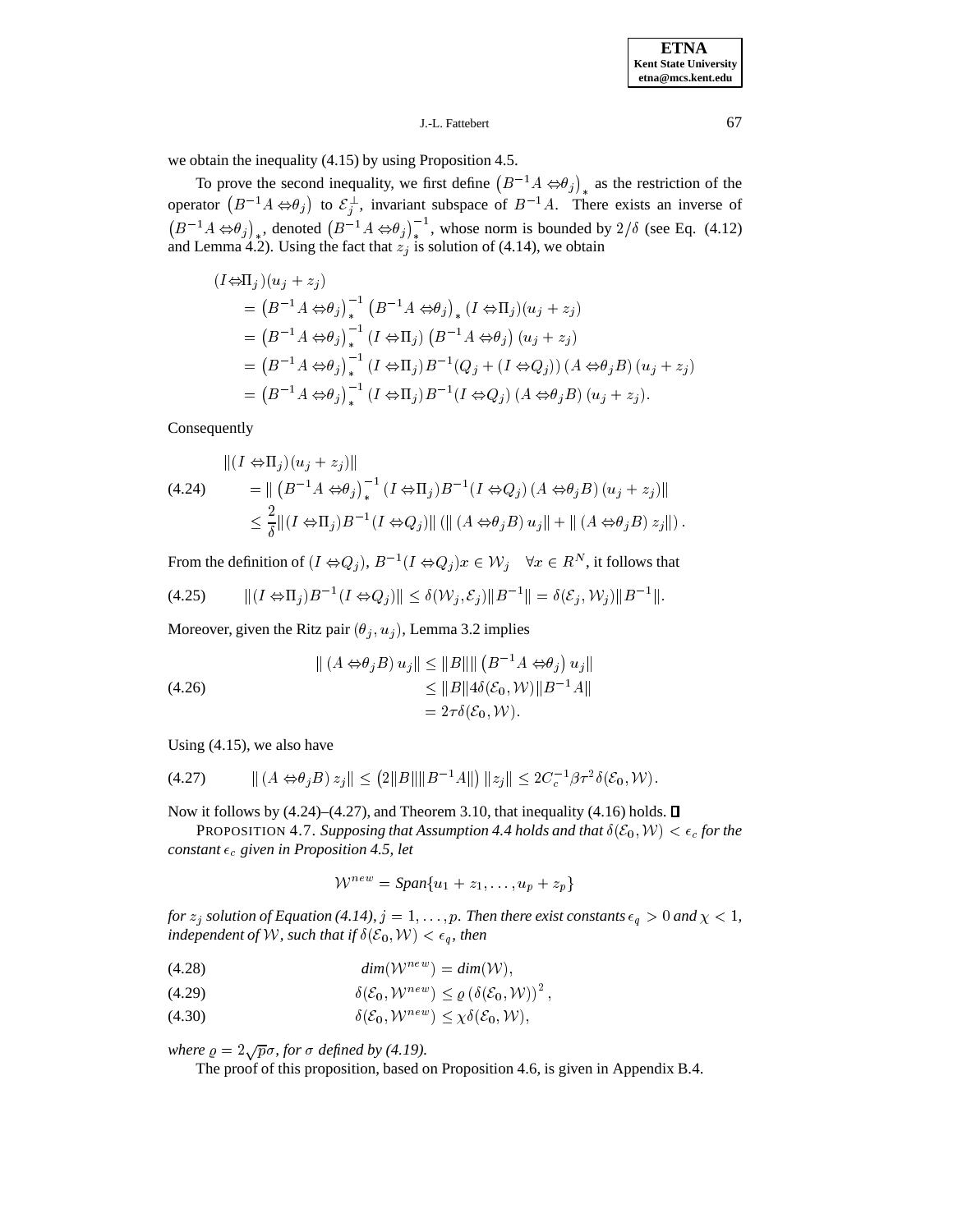#### 68 A block Rayleigh quotient iteration method

**4.3. A convergence theorem.** Using the subspace notations and the mathematical tools developed in the previous sections, the algorithm BRQI described in  $\S 2.1$  can be written as:

ALGORITHM 4.8. *BRQI*

1. Let  $W^0 \subset R^N$  be a given subspace of dimension p. Let  $k = 0$ .

2. *Build the pairs*  $(\theta_i, u_j), j = 1, \ldots, p$  *by the Rayleigh-Ritz procedure (Algorithm*) *3.1) for the matrix*  $B^{-1}A$  *in*  $\mathcal{W} = \mathcal{W}^k$ .

3. For  $j = 1, \ldots, p$ , define the subspaces  $\mathcal{W}_j$  according to (4.11) for  $\mathcal{W} = \mathcal{W}^k$ .

4. *For*  $j = 1, \ldots, p$ , *compute*  $z_j$  *solution of Eq. (4.14).* 

5. Let  $W^{k+1} = Span\{u_1 + z_1, \ldots, u_n + z_n\}$ . Increment k by 1 and go to step 2). For this algorithm, we have the following local convergence result:

THEOREM 4.9. *There exist constants*  $\epsilon_0 > 0$ ,  $\varrho, \, \chi < 1$ ,  $C_\theta > 0$  such that, if  $\delta(\mathcal{E}_0, \mathcal{W}^0) <$  $\epsilon_0$ , Algorithm 4.8 is well defined and the following properties hold for  $k = 0, 1, 2, \ldots$ ,

$$
(4.31) \t\t\t dim(\mathcal{W}^k) = p,
$$

$$
(4.32) \t\t\t \delta(\mathcal{E}_0, \mathcal{W}^{k+1}) \leq \varrho \left( \delta(\mathcal{E}_0, \mathcal{W}^k) \right)^2,
$$

- (4.33)  $\delta(\mathcal{E}_0, \mathcal{W}^{k+1}) \leq \chi \delta(\mathcal{E}_0, \mathcal{W}^k),$
- (4.33)<br>  $\delta(\mathcal{E}_0, \mathcal{W}^{k+1}) \leq \chi \delta(\mathcal{E}_0, \mathcal{W}^k),$ <br>
(4.34)<br>  $|\theta_j \Leftrightarrow \lambda_j| \leq C_\theta \delta(\mathcal{E}_0, \mathcal{W}^k), j = 1, ..., p.$

*Moreover, the algorithm converges, that is:*

j

j

$$
\lim_{k\to\infty}\delta(\mathcal{E}_0,\mathcal{W}^k)=0.
$$

*Proof*. Relations (4.31), (4.32), (4.33) follow by Proposition 4.7. The inequality (4.34) follows by Proposition 3.6 for  $C_\theta = 4\sqrt{p} ||B^{-1}A||$ .

**5. Concluding remarks.** A straightforward implementation of Algorithm 4.8 is not always obvious or even adequate for large-scale eigenvalue problems. First, Step 2 implies the use of the matrix  $B^{-1}A$ , hence the need to solve numerous linear systems with the matrix B. This can be done efficiently if the matrix  $B$  is very well conditioned (common in practical applications) or can be efficiently factored. But replacing the Rayleigh-Ritz procedure at Step 2 by a Petrov-Galerkin approach using  $BW$  as test (or left) subspace instead of W, is often easier and less expensive, leading to a generalized eigenvalue problem of dimension p (see  $\S 2.1)$ 

$$
Hg_j = \theta_j Gg_j.
$$

This approach (that we call Block Galerkin Inverse Iteration - BGII [4]) can work quite well in practice. But since here  $G^{-1}H$  is not symmetric in general and can generate complex eigenvalues  $\theta_i$ , the proof of convergence presented in this paper is no longer valid—and probably much more difficult to establish in this case.

On the other hand, Algorithm 4.8 depends, by  $(4.11)$ , on the quantity  $\delta$ . Moreover, the assumptions on  $\delta(\mathcal{E}_0, \mathcal{W})$  can be difficult to satisfy in practice, depending on the value of  $\triangle$  that has to satisfy (4.8), (4.6) and (4.7). In practice  $\triangle$  can be quite small depending on the spectrum of  $B^{-1}A$  and the choice of  $\delta$ . This remains an issue, even if we replace  $\delta$  by coefficients  $\delta_i^-$  and  $\delta_i^+$  depending on j and define

$$
\mathcal{E}_j = \mathcal{E}_{B^{-1}A}([\lambda_j \Leftrightarrow \delta_j^-, \lambda_j + \delta_j^+]), j = 1, \ldots, p.
$$

An appropriate choice of  $\delta_i^-$  and  $\delta_i^+$ ,  $j = 1, \ldots, p$  would then allow to replace Assumption 4.4 by a less restricting one.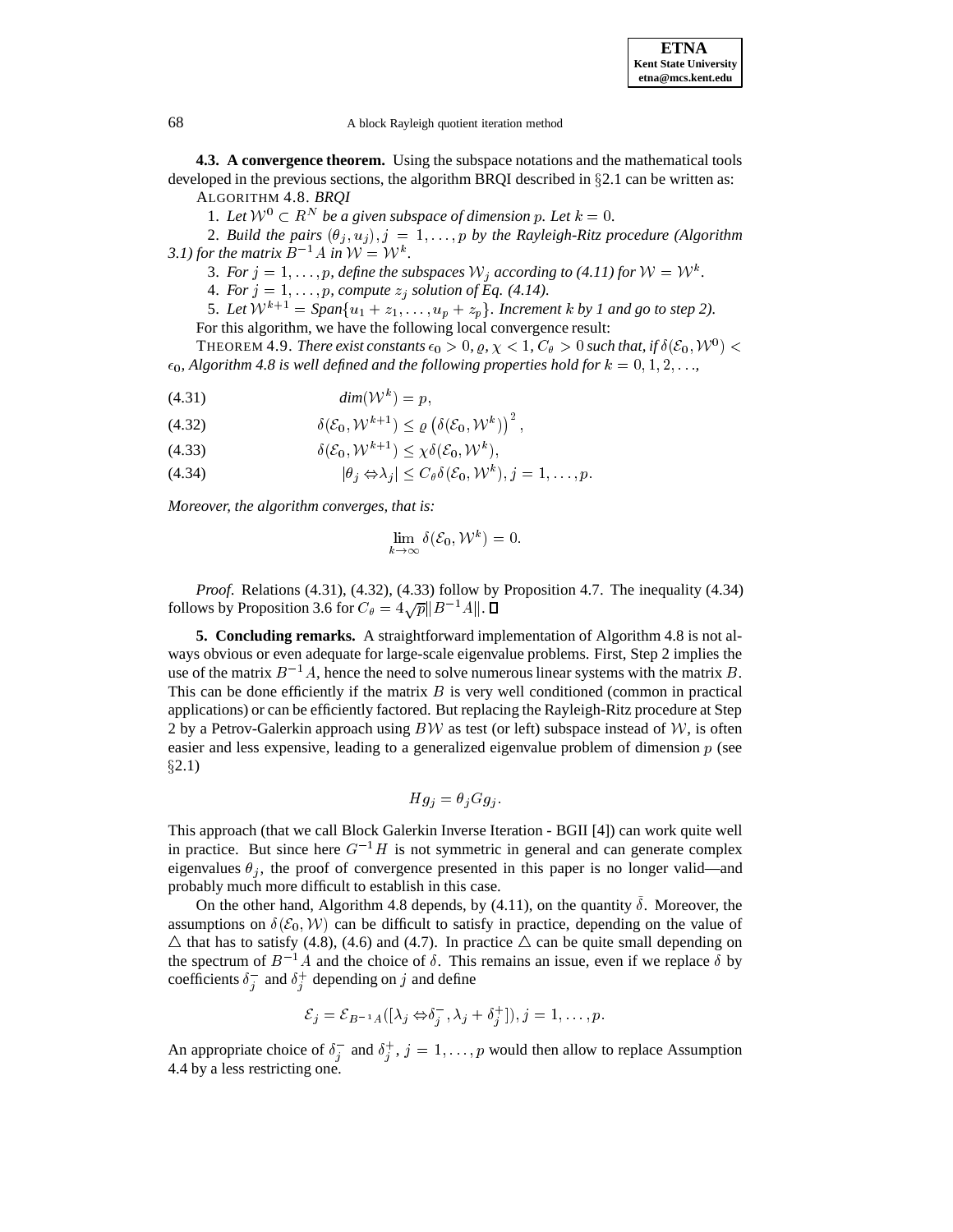In practice, we choose a coefficient  $\delta$  so that the linear systems are well-defined but also so that projectors  $Q_j$  are not expensive to apply. This approach, in combination with the Petrov-Galerkin version of the algorithm, has given good results for quantum physics problems [4, 6, 7, 8]. This approach should also work well on other eigenvalue problems.

## Appendix A. Some relations between subspaces of  $R^N$  .

In this appendix, we give some technical lemmas concerning the properties of  $\delta(\mathcal{V}, \mathcal{W})$ , the distance from one subspace V to another subspace W (see (1.2)). Their proofs are not difficult to establish or are given in references.

LEMMA A.1. Let V and W be two subspaces of  $R^N$ , P and Q being the associated *orthogonal projectors. Then, we have*

$$
\delta(\mathcal{V}, \mathcal{W}) = ||(I \Leftrightarrow Q)P||.
$$

LEMMA A.2. Let V and W be two subspaces of  $R^N$  of the same dimension, P and Q *the associated orthogonal projectors. Then, we have*

$$
\delta(\mathcal{V}, \mathcal{W}) = \delta(\mathcal{W}, \mathcal{V}) = ||P \Leftrightarrow Q||.
$$

*Moreover, if*  $\|P \Leftrightarrow Q\| < 1$ , then  $P\big|_{\mathcal{W}}$  defines a bijection between  $\mathcal W$  and  $\mathcal V$ .

*Proof.* See [10]. □

LEMMA A.3. Let V and W be two subspaces of  $R^N$ ,  $\mathcal{V}^{\perp}$  and  $\mathcal{W}^{\perp}$  be their orthogonal *complement in* <sup>R</sup><sup>N</sup> *. Then*

$$
\delta(\mathcal{V}^\perp,\mathcal{W}^\perp)=\delta(\mathcal{W},\mathcal{V}).
$$

*Proof.* See [10].  $\Box$ 

Proof. See [10]. □<br>LEMMA A.4. *Let*  $A \in \mathcal{M}_N$  be a regular matrix,  $\mathcal V$  be a subspace of  $R^N$ . Then, we have

(A.3) 
$$
\delta(\mathcal{V}, A\mathcal{V}) \leq \min_{\eta \in R} ||I \Leftrightarrow \eta A||.
$$

 $n \in \mathbb{R}$ <br>LEMMA A.5. *Let*  $A \in \mathcal{M}_N$  *be a regular matrix,*  $\mathcal V$  *and*  $\mathcal W$  *be two subspaces of*  $R^N$  *of the same dimension. Then, we have*

$$
\delta(A\mathcal{V}, A\mathcal{W}) \le \delta(\mathcal{V}, \mathcal{W}) ||A|| ||A^{-1}||.
$$

LEMMA A.6. Let  $A \in \mathcal{M}_N$  *be a symmetric, positive definite matrix, V be a subspace of*  $R^N$ . Then, we have

(A.5) 
$$
AV^{\perp} = (A^{-1}V)^{\perp}
$$
.

LEMMA A.7. Let V and  $W = Span\{w_1, \ldots, w_p\}$  be two subspaces of  $R^N$  of dimension p, P be the orthogonal projector onto V. We assume  $\delta(W, V) < 1$ . Let

$$
\mathcal{W}(t) = \text{Span}\{Pw_1 + t(I \Leftrightarrow P)w_1, \dots, Pw_p + t(I \Leftrightarrow P)w_p\}.
$$

*Then the dimension of*  $W(t)$  *is* p and  $\delta(W(t), V) \leq \delta(W, V)$ *,*  $0 \leq t \leq 1$ *.*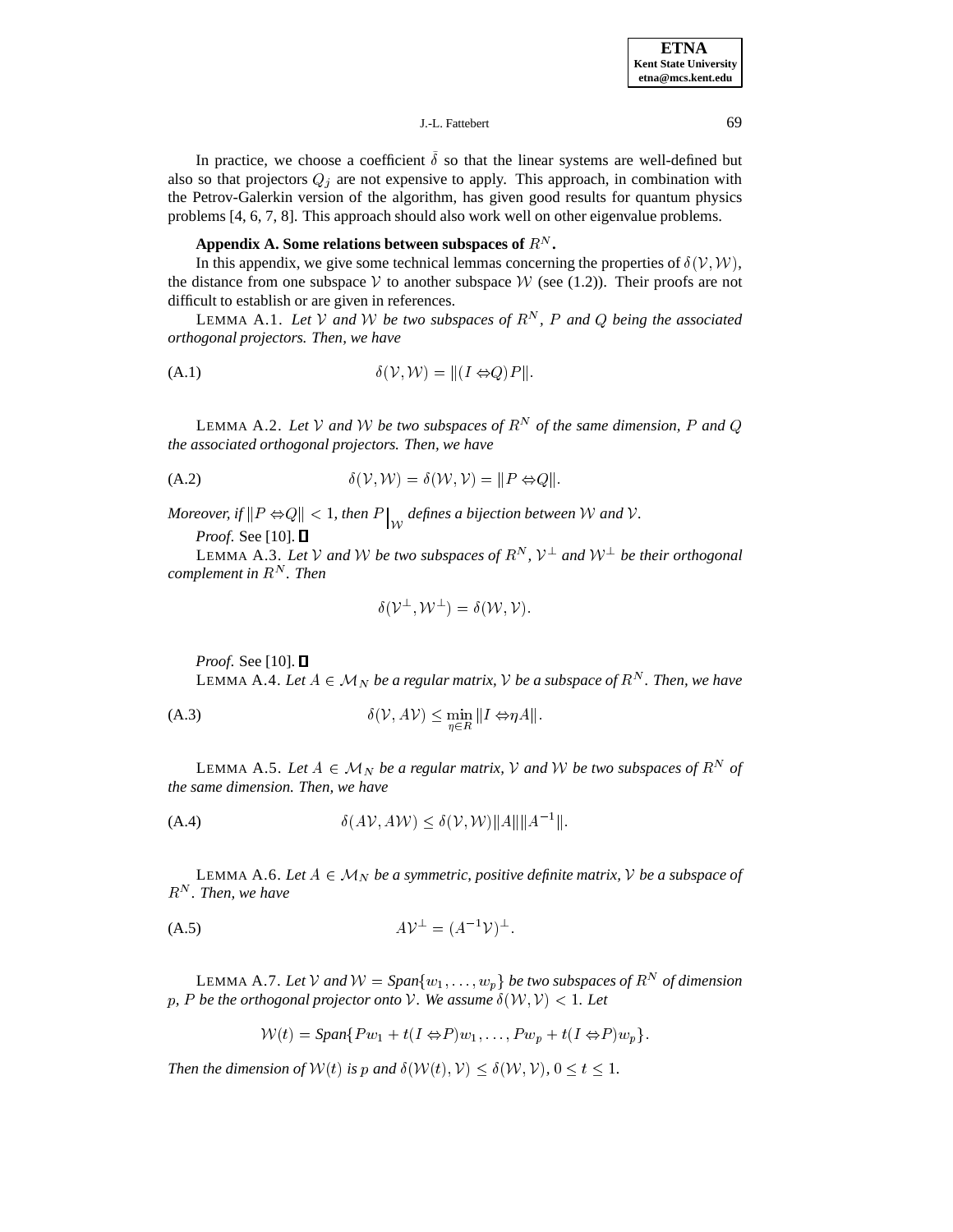## **Appendix B. Some proofs.**

**B.1. Proof of Proposition 3.8.** *Proof.* Let j be a given integer,  $1 \le j \le p$ . By Proposition 3.6, we have

$$
\lambda_i \leq \theta_i \leq \lambda_i + 4\sqrt{p}\delta(\mathcal{E}_0, \mathcal{W}) ||S||, \quad i = 1, \dots, p.
$$

Using Assumption 3.7 yields

$$
\lambda_i \leq \theta_i \leq \lambda_i + \frac{\Delta}{4}, \quad i = 1, \dots, p.
$$

Let k be such that  $\lambda_k \in [\lambda_j \Leftrightarrow \delta, \lambda_j + \delta]$ . We then have

$$
\theta_j \Leftrightarrow \tilde{\delta} = \theta_j \Leftrightarrow \delta \Leftrightarrow \frac{\Delta}{2} < \lambda_j \Leftrightarrow \delta \Leftrightarrow \frac{\Delta}{4} < \lambda_k \le \theta_k \le \lambda_k + \frac{\Delta}{4}
$$
\n
$$
\le \lambda_j + \delta + \frac{\Delta}{4} \le \theta_j + \delta + \frac{\Delta}{4} < \theta_j + \delta + \frac{\Delta}{2} = \theta_j + \tilde{\delta}.
$$

We thus have

(B.1) 
$$
\theta_k \in (\theta_j \Leftrightarrow \tilde{\delta}, \theta_j + \tilde{\delta}).
$$

(B.1)  $\theta_k \in (\theta_j \Leftrightarrow \delta, \theta_j + \delta).$ <br>Let k be such that  $\lambda_k \in (\Leftrightarrow \infty, \lambda_j \Leftrightarrow \delta \Leftrightarrow \triangle].$  It follows that

$$
\theta_k \le \lambda_k + \frac{\Delta}{4} \le \lambda_j \Leftrightarrow \delta \Leftrightarrow \Delta + \frac{\Delta}{4}
$$
  
=  $\lambda_j \Leftrightarrow \delta \Leftrightarrow \frac{3\Delta}{4} < \lambda_j \Leftrightarrow \delta \Leftrightarrow \frac{\Delta}{2} \le \theta_j \Leftrightarrow \delta \Leftrightarrow \frac{\Delta}{2} = \theta_j \Leftrightarrow \delta.$ 

We thus have

(B.2) 
$$
\theta_k \notin [\theta_j \Leftrightarrow \delta, \theta_j + \delta].
$$

Let  $k \le p$  be such that  $\lambda_k \in [\lambda_j + \delta + \Delta, \infty)$ . It follows that

$$
\theta_j + \tilde{\delta} \le \lambda_j + \frac{\Delta}{4} + \delta + \frac{\Delta}{2} < \lambda_j + \delta + \Delta \le \lambda_k \le \theta_k.
$$

We thus have

(B.3) 
$$
\theta_k \notin [\theta_i \Leftrightarrow \tilde{\delta}, \theta_i + \tilde{\delta}].
$$

Relations (3.8), (3.9), (B.1), (B.2) and (B.3) imply then

$$
\theta_i \in [\theta_j \Leftrightarrow \tilde{\delta}, \theta_j + \tilde{\delta}] \Leftrightarrow \lambda_i \in [\lambda_j \Leftrightarrow \delta, \lambda_j + \delta], \quad i = 1, \dots, p.
$$

We conclude by noting that  $\dim(\mathcal{W}_j)$  (respectively  $\dim(\mathcal{E}_j)$ ) is equal to the number of eigenvalues (according to their multiplicities) of  $PS \big|_{\mathcal{W}}$  (respectively S) in  $[\theta_j \Leftrightarrow \delta, \theta_j + \delta]$  (respectively  $[\lambda_j \Leftrightarrow \delta, \lambda_j + \delta]$ ).  $\Box$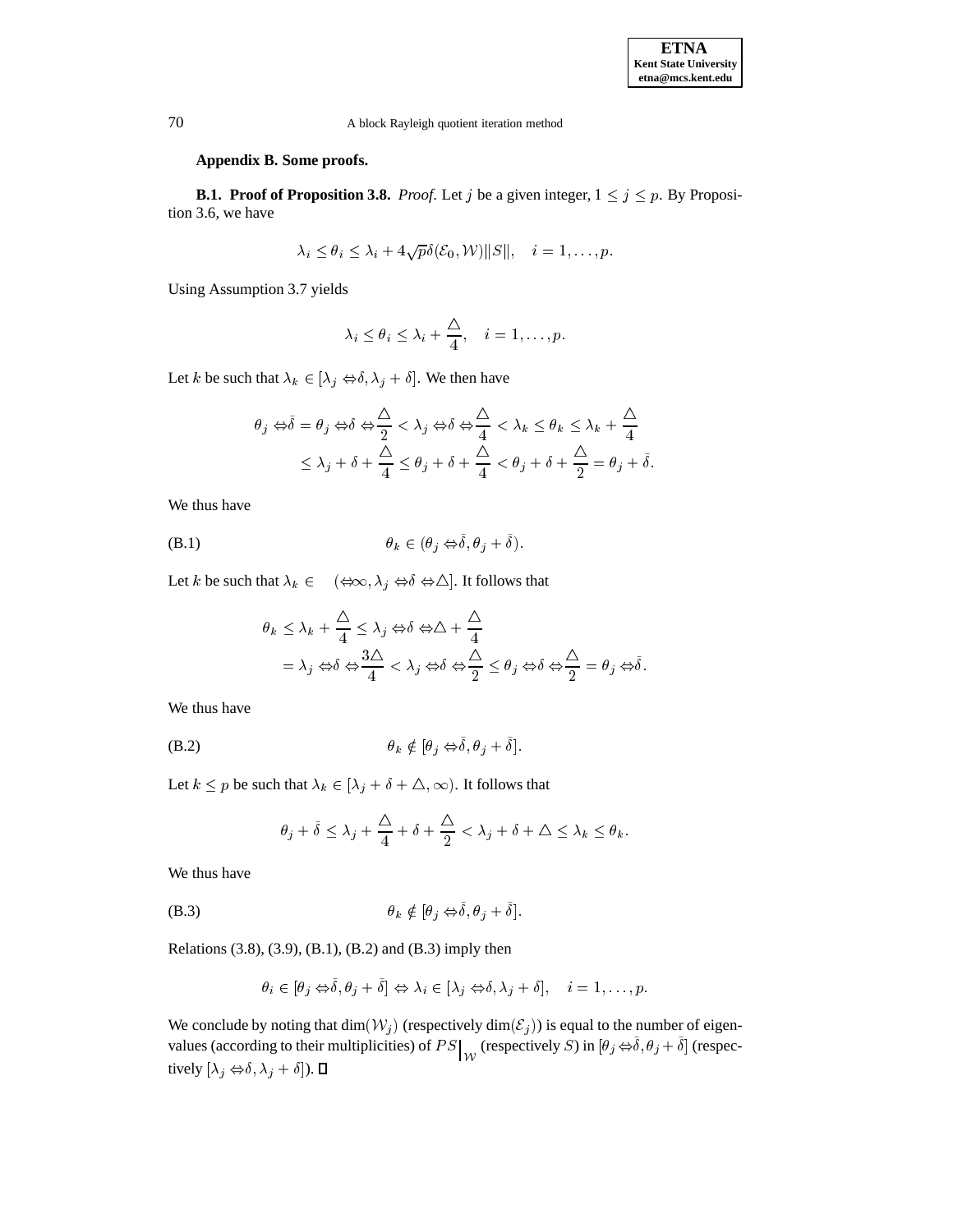# J.-L. Fattebert 71

**B.2. Proof of Theorem 3.10.** *Proof.* Let us first compute the term  $(d \Leftrightarrow \delta)^2$  in equation (3.13). By using (3.11), we obtain<br>
(B.4)  $(\tilde{d} \Leftrightarrow \delta)^2 \ge \min((|\theta_i \Leftrightarrow \delta \Leftrightarrow \Delta/2 \Leftrightarrow \lambda_i | \Leftrightarrow \delta)^2, (|\theta_i + \delta - \delta)^2]$ ;  $(|\theta_i + \delta + \Delta/2 \Leftrightarrow \lambda_i| \Leftrightarrow \delta)^2$ ).

(B.4) 
$$
(\tilde{d} \Leftrightarrow \delta)^2 \ge \min((|\theta_j \Leftrightarrow \delta \Leftrightarrow \Delta/2 \Leftrightarrow \lambda_j | \Leftrightarrow \delta)^2, (|\theta_j + \delta + \Delta/2 \Leftrightarrow \lambda_j | \Leftrightarrow \delta)^2).
$$

Proposition 3.6 and Assumption 3.7 yield

$$
yield
$$

$$
0 \le \theta_j \Leftrightarrow \lambda_j \le \Delta/4.
$$

We thus have

$$
\theta_j \Leftrightarrow \delta \Leftrightarrow \triangle/2 \Leftrightarrow \lambda_j < 0
$$

and

$$
\theta_i + \delta + \Delta/2 \Leftrightarrow \lambda_i > 0.
$$

The inequality (B.4) thus yields

$$
(\tilde{d} \Leftrightarrow \delta)^2 \ge \min((\Leftrightarrow \theta_j + \Delta/2 + \lambda_j)^2, (\theta_j \Leftrightarrow \lambda_j + \Delta/2)^2)
$$
  
>  $\min((\Delta/4)^2, (\Delta/2)^2) = (\Delta/4)^2 > 0.$ 

Since (3.12) holds, we can apply Proposition 3.9. Since by Lemma 3.4 and Assumption 3.7,

 $||(I \Leftrightarrow P)SP|| \leq \Delta/4,$ 

we obtain

$$
||(I \Leftrightarrow P_i)\Pi_j||^2 \le 2||(I \Leftrightarrow P)\Pi_j||^2.
$$

By Lemma A.1, we have

$$
|| (I \Leftrightarrow P_j) \Pi_j || = \delta(\mathcal{E}_j, \mathcal{W}_j)
$$

and

(B.7) 
$$
||(I \Leftrightarrow P)\Pi_i|| = \delta(\mathcal{E}_i, \mathcal{W}).
$$

The relations (B.6) and (B.7), used with (B.5), and Proposition 3.8, complete the proof.  $\Box$ 

**B.3. Proof of Proposition 4.3.** *Proof.* Let  $x \in (BV_j)^{\perp}$ ,  $z = G_j x$ . Since  $x = Q_j x$ , we have, using Lemma A.1, A.1,<br>  $\|\Pi_j x\| = \|\Pi_j Q_j x\| \leq \delta ((B \mathcal{W}_j)^\perp, \mathcal{E}_j^\perp) \|x\|.$ 

$$
\|\Pi_j x\| = \|\Pi_j Q_j x\| \le \delta ((B\mathcal{W}_j)^{\perp}, \mathcal{E}_j^{\perp}) \|x\|.
$$

By Lemmas A.3, A.4, using (4.2),(4.3), and the triangle inequality for the distance  $\delta(.,.)$ between subspaces of the same dimension, we get<br>
(B.8)  $\|\Pi_i x\| \leq \delta(\mathcal{E}_i, B\mathcal{W}_i)\|x\| \leq (\delta(\mathcal{E}_i, \mathcal{W}_i) + \delta(\mathcal{W}_i, B\mathcal{W}_i))\|x\|$ 

(B.8) 
$$
\|\Pi_j x\| \leq \delta(\mathcal{E}_j, B\mathcal{W}_j) \|x\| \leq (\delta(\mathcal{E}_j, \mathcal{W}_j) + \delta(\mathcal{W}_j, B\mathcal{W}_j)) \|x\|
$$
  
 
$$
\leq (\delta(\mathcal{E}_j, \mathcal{W}_j) + \inf_{\eta \in R} \|I \Leftrightarrow \eta B\|) \|x\| = (\delta(\mathcal{E}_j, \mathcal{W}_j) + \gamma) \|x\|,
$$

while the reverse triangle inequality yields

\n
$$
|| (I \Leftrightarrow \Pi_j) x || \geq ||x|| \Leftrightarrow ||\Pi_j x || \geq (1 \Leftrightarrow \delta(\mathcal{E}_j, \mathcal{W}_j) \Leftrightarrow \gamma) ||x||.
$$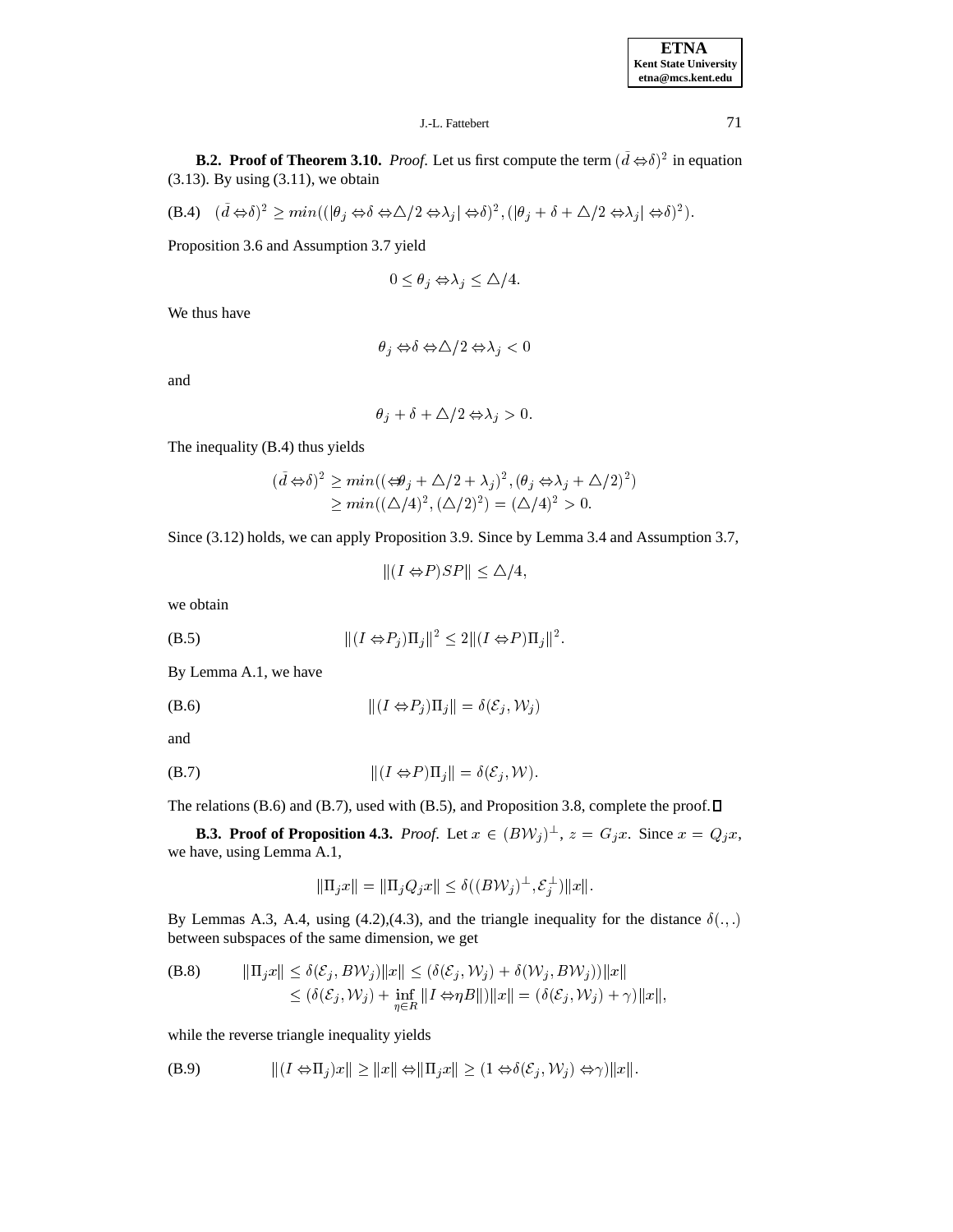On the other hand, we have

$$
z = Q_j(A \Leftrightarrow \mu_j B)x = Q_j(A \Leftrightarrow \mu_j B)(I \Leftrightarrow \Pi_j + \Pi_j)x = Q_jy_1 + Q_jy_2,
$$

with  $y_1 = (A \Leftrightarrow \mu_j B)(I \Leftrightarrow \Pi_j)x$  and  $y_2 = (A \Leftrightarrow \mu_j B)\Pi_jx$ . Still using the reverse triangle inequality, we thus obtain

$$
||z|| \ge ||Q_j y_1|| \Leftrightarrow ||Q_j y_2||.
$$

We note that 
$$
y_2 \in B\mathcal{E}_j
$$
, which leads, by Lemmas A.1 and A.5, to  
\n(B.11) 
$$
||Q_j y_2|| \leq \delta(B\mathcal{E}_j, B\mathcal{W}_j)||y_2|| \leq \delta(\mathcal{E}_j, \mathcal{W}_j)||B||||B^{-1}||||y_2||.
$$

Moreover, we have,

$$
||y_2|| = ||(A \Leftrightarrow \mu_j B)\Pi_j x|| = ||B(B^{-1}A \Leftrightarrow \mu_j)\Pi_j x||
$$
  
\n
$$
\le ||B|| ||(B^{-1}A \Leftrightarrow \mu_j)\Pi_j x||.
$$

Since  $\Pi_j x \in \mathcal{E}_0$  and  $\lambda_1 \leq \mu_j < \lambda_{p+1}$ , we obtain

(B.12) 
$$
||y_2|| \le ||B|| \max(\lambda_{p+1} \Leftrightarrow \mu_j, \mu_j \Leftrightarrow \lambda_1) ||\Pi_j x||
$$

$$
\le ||B||(\lambda_{p+1} \Leftrightarrow \lambda_1) ||\Pi_j x||.
$$

From (B.8), (B.11), (B.12), it follows  
\n(B.13) 
$$
||Q_jy_2|| \leq \delta(\mathcal{E}_j, \mathcal{W}_j)||B^{-1}||||B||^2(\lambda_{p+1} \Leftrightarrow \lambda_1)(\delta(\mathcal{E}_j, \mathcal{W}_j) + \gamma)||x||.
$$

Concerning  $y_1$ , we have

$$
||Q_j y_1|| \ge ||y_1|| \Leftrightarrow ||(I \Leftrightarrow Q_j) y_1||.
$$

We also have

$$
y_1 = B(B^{-1}A \Leftrightarrow \mu_j)(I \Leftrightarrow \Pi_j)x \in B\mathcal{E}_j^{\perp},
$$

which implies

which implies  
(B.15) 
$$
||(I \Leftrightarrow Q_j)y_1|| \leq \delta (B\mathcal{E}_j^{\perp}, (B\mathcal{W}_j)^{\perp})||y_1||.
$$

By Lemmas A.3 and A.6,

$$
\delta(B\mathcal{E}_j^{\perp}, (B\mathcal{W}_j)^{\perp}) = \delta((B^{-1}\mathcal{E}_j)^{\perp}, (B\mathcal{W}_j)^{\perp}) = \delta(B\mathcal{W}_j, B^{-1}\mathcal{E}_j)
$$
  
\n
$$
\leq (\delta(B\mathcal{W}_j, B\mathcal{E}_j) + \delta(B\mathcal{E}_j, B^{-1}\mathcal{E}_j))
$$
  
\n
$$
\leq \left(\delta(\mathcal{W}_j, \mathcal{E}_j) \|B\| \|B^{-1}\| + \inf_{\eta \in R} \|I \Leftrightarrow \eta B^2\| \right)
$$
  
\n
$$
= (\delta(\mathcal{W}_j, \mathcal{E}_j) \|B\| \|B^{-1}\| + \kappa);
$$

thus,

thus,  
\n(B.16) 
$$
||(I \Leftrightarrow Q_j)y_1|| \leq (\kappa + \delta(\mathcal{W}_j, \mathcal{E}_j)||B||||B^{-1}||)||y_1||.
$$

Moreover, by (4.1) and Lemma 4.2, we have

$$
||y_1|| = ||B(B^{-1}A \Leftrightarrow \mu_j)(I \Leftrightarrow \Pi_j)x||
$$
  
\n
$$
\ge ||B^{-1}||^{-1}||(B^{-1}A \Leftrightarrow \mu_j)(I \Leftrightarrow \Pi_j)x||
$$
  
\n
$$
\ge ||B^{-1}||^{-1}\alpha||(I \Leftrightarrow \Pi_j)x||.
$$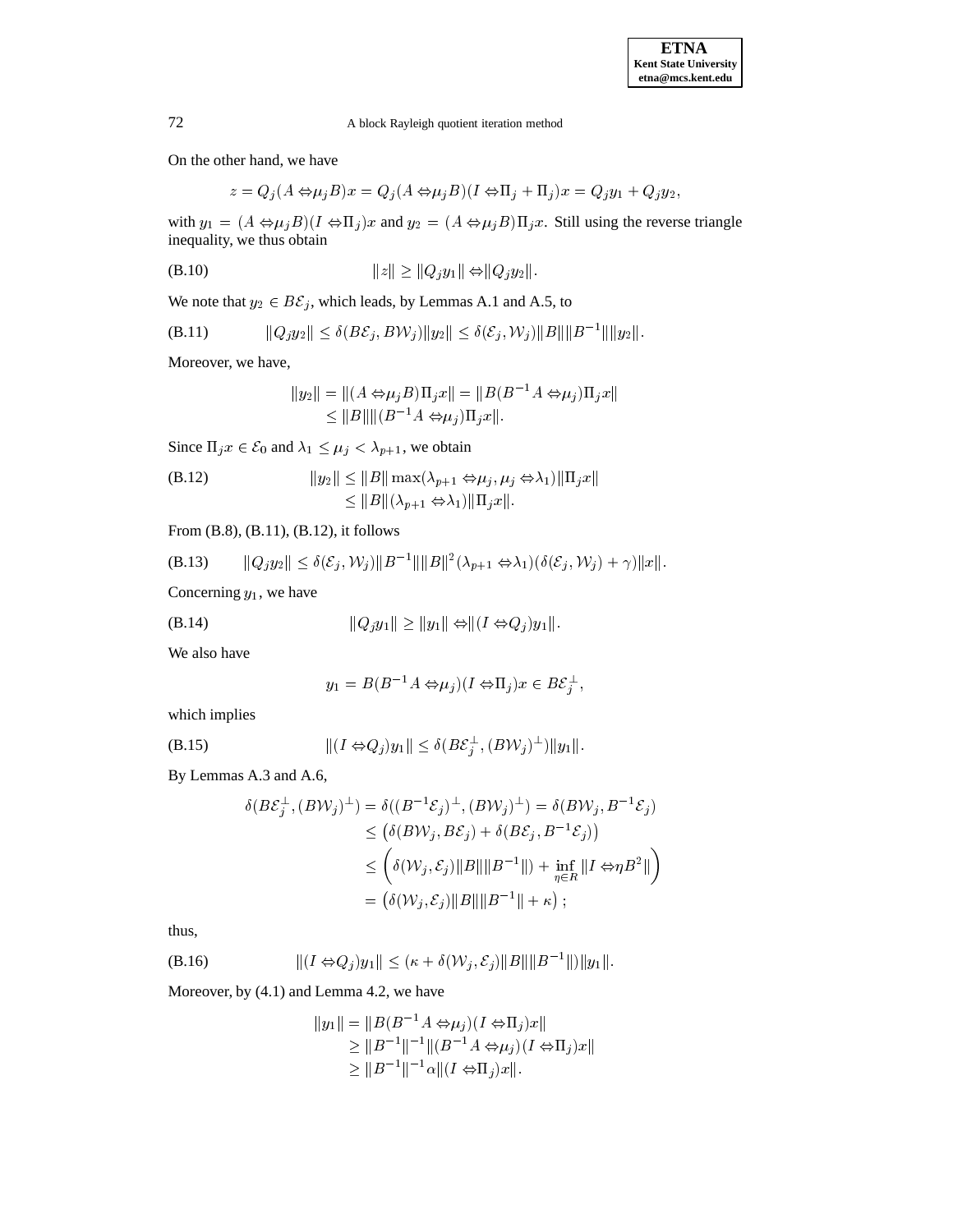Hence, by (B.9), we get

$$
(B.17) \t\t ||y_1|| \ge ||B^{-1}||^{-1} \alpha(1 \Leftrightarrow \delta(\mathcal{E}_j, \mathcal{W}_j) \Leftrightarrow \gamma)||x||.
$$

From (B.14), (B.16), and (B.17), we obtain, for  $\delta(W_j, \mathcal{E}_j)$  sufficiently small,<br>(B.18)  $||Q_j y_1|| \geq (1 \Leftrightarrow \kappa \Leftrightarrow \delta(W_j, \mathcal{E}_j) ||B|| ||B^{-1}||) ||y_1||$ 

(B.18) 
$$
||Q_j y_1|| \geq (1 \Leftrightarrow \kappa \Leftrightarrow \delta(\mathcal{W}_j, \mathcal{E}_j) ||B||||B^{-1}||) ||y_1||
$$

$$
\geq (1 \Leftrightarrow \kappa \Leftrightarrow \delta(\mathcal{W}_j, \mathcal{E}_j) ||B||||B^{-1}||)
$$

$$
\cdot ||B^{-1}||^{-1} \alpha (1 \Leftrightarrow \delta(\mathcal{E}_j, \mathcal{W}_j) \Leftrightarrow \gamma) ||x||.
$$

Finally, from (B.10), (B.13) and (B.18), we get, for  $\delta(\mathcal{W}_j, \mathcal{E}_j)$  sufficiently small,<br>(B.19)  $||z|| > (1 \Leftrightarrow \kappa \Leftrightarrow \delta(\mathcal{W}_i, \mathcal{E}_i) ||B||||B^{-1}||||B^{-1}||^{-1} \alpha(1 \Leftrightarrow \delta(\mathcal{E}_i, \mathcal{W}_i) \Leftrightarrow$ 

$$
\begin{aligned} \text{(B.19)} \quad ||z|| &\geq \left( (1 \Leftrightarrow \kappa \Leftrightarrow \delta(\mathcal{W}_j, \mathcal{E}_j) ||B|| ||B^{-1}||) ||B^{-1}||^{-1} \alpha (1 \Leftrightarrow \delta(\mathcal{E}_j, \mathcal{W}_j) \Leftrightarrow \gamma \right) \\ &\Leftrightarrow \delta(\mathcal{E}_j, \mathcal{W}_j) ||B^{-1}|| ||B||^2 (\lambda_{p+1} \Leftrightarrow \lambda_1) (\delta(\mathcal{E}_j, \mathcal{W}_j) + \gamma) ||x||. \end{aligned}
$$

Now (4.2) implies that  $\mathcal{E}_j$  and  $\mathcal{W}_j$  have same dimension and  $\delta(\mathcal{E}_j, \mathcal{W}_j) = \delta(\mathcal{W}_j, \mathcal{E}_j)$ . Proposition 4.3 is thus a direct consequence of (B.19).  $\Box$ 

**B.4. Proof of Proposition 4.7.** *Proof.* Let  $\eta \in R^p$ , be a vector of components  $\eta_j$ ,  $j =$  $1,\ldots,p$ , such that  $\|\eta\|=1$ . Assuming that the vectors  $u_j$ ,  $j=1,\ldots,p$ , are orthonormal, we have

(B.20) 
$$
\|\sum_{j=1}^{p} \eta_j (u_j + z_j)\| \ge \|\sum_{j=1}^{p} \eta_j u_j\| \Leftrightarrow \|\sum_{j=1}^{p} \eta_j z_j\|
$$

$$
\ge 1 \Leftrightarrow \max_{j=1,...,p} \|z_j\| \sum_{j=1}^{p} |\eta_j|.
$$

Using the Cauchy-Schwarz inequality, we have

(B.21) 
$$
\sum_{j=1}^{p} |\eta_j| \leq \sqrt{p} \left( \sum_{j=1}^{p} \eta_j^2 \right)^{1/2} = \sqrt{p}.
$$

By Proposition 4.6, for  $\delta(\mathcal{E}_0, \mathcal{W})$  sufficiently small, we can assume  $||z_j|| \leq (2\sqrt{p})^{-1}$ . By (B.20), we thus have

(B.20), we thus have  
\n
$$
\|\sum_{j=1}^{p} \eta_j (u_j + z_j)\| \ge 1 \Leftrightarrow \frac{1}{2\sqrt{p}} \sqrt{p} = \frac{1}{2}.
$$

Since (B.22) is true for all normalized  $\eta \in R^p$ , we obtain that the vectors  $u_j + z_j$ ,  $j = 1, \ldots, p$ are linearly independent and (4.28) holds.

On the other hand, we have

(B.23) 
$$
\delta(\mathcal{W}^{new}, \mathcal{E}_0) = \max_{v \in \mathcal{W}^{new}} \frac{\| (I \Leftrightarrow \Pi) v \|}{\|v\|} = \max_{\eta \in \mathbb{R}^p, \|\eta\| = 1} \frac{\| (I \Leftrightarrow \Pi) \sum_{j=1}^p \eta_j (u_j + z_j) \|}{\| \sum_{j=1}^p \eta_j (u_j + z_j) \|}.
$$

By (B.21), we have

By (B.21), we have  
\n(B.24) 
$$
||(I \Leftrightarrow \Pi) \sum_{j=1}^{p} \eta_j (u_j + z_j)|| \le \max_{j=1,...,p} ||(I \Leftrightarrow \Pi)(u_j + z_j)|| \sum_{j=1}^{p} |\eta_j|
$$
\n
$$
\le \max_{j=1,...,p} ||(I \Leftrightarrow \Pi)(u_j + z_j)|| \sqrt{p}.
$$